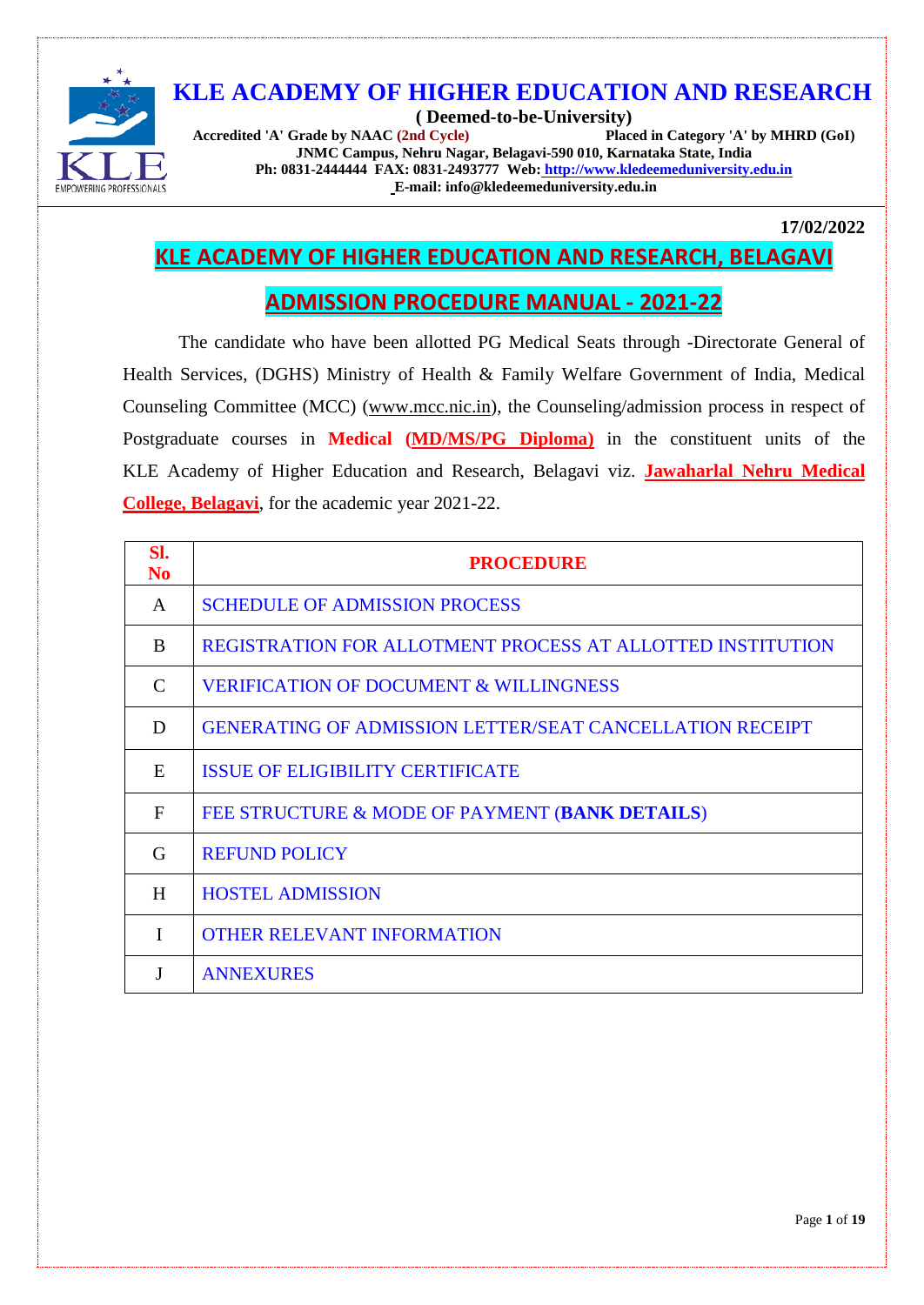

**( Deemed-to-be-University) Accredited 'A' Grade by NAAC (2nd Cycle) Placed in Category 'A' by MHRD (GoI) JNMC Campus, Nehru Nagar, Belagavi-590 010, Karnataka State, India Ph: 0831-2444444 FAX: 0831-2493777 Web: [http://www.kledeemeduniversity.edu.in](http://www.kledeemeduniversity.edu.in/) E-mail: info@kledeemeduniversity.edu.in**

## **A. SCHEDULE OF ADMISSION PROCESS**

**1)** The admission process for Post Graduate MD/MS/PG Diploma will be conducted at **KLE Academy of Higher Education and Research, Jawaharlal Nehru Medical College Campus, Nehru Nagar, Belagavi – 590010.**

## **2) ADMISSION PROCESS SCHEDULE\***

| <b>Dates</b>                       | <b>Time</b>         | Venue                                                          |
|------------------------------------|---------------------|----------------------------------------------------------------|
| As per the time schedule prescribe | 10.30 AM to 1.30 PM | <b>KLE Academy of Higher</b><br><b>Education and Research,</b> |
| by MCC, DGHS, New Delhi.           | 1.30 PM to 3.00 PM  | <b>Belagavi</b>                                                |
| THE SCHEDULE FOR ONLINE            | Lunch Break         |                                                                |
| <b>COUNSELING (ALLOTMENT</b>       |                     | <b>JNMC</b> Campus,                                            |
| PROCESS) FOR NEET PG Seats -       | 3.00 PM to 5.00PM   | Nehru Nagar,                                                   |
| 2021. $(https://mcc.nic.in)$       |                     | Belagavi-590010.                                               |

**Note:**

- **Candidates are informed to visit frequently [www.mcc.nic.in](http://www.mcc.nic.in/) in case if any change in schedule.**
- **The duration of the admission process may exceed the above schedule time due to various reasons, the University shall not be responsible for the delay in the admission process and the consequences there upon including pre decided travel schedule of the parents/applicants, if any**
- All candidates and parents/guardian or accompanying persons should compulsorily wear masks and follow COVID 19 protocol strictly.
- Use of 'Aarogya Setu App' may be mandatory in many areas/ colleges. Hence, it is highly advised to download the App. and show to State authorities, if required. All Guidelines issued by Govt. of India/ State Govt. should be followed strictly.
- All candidates and parents/guardian or accompanying persons should produce proof of COVID vaccination taken.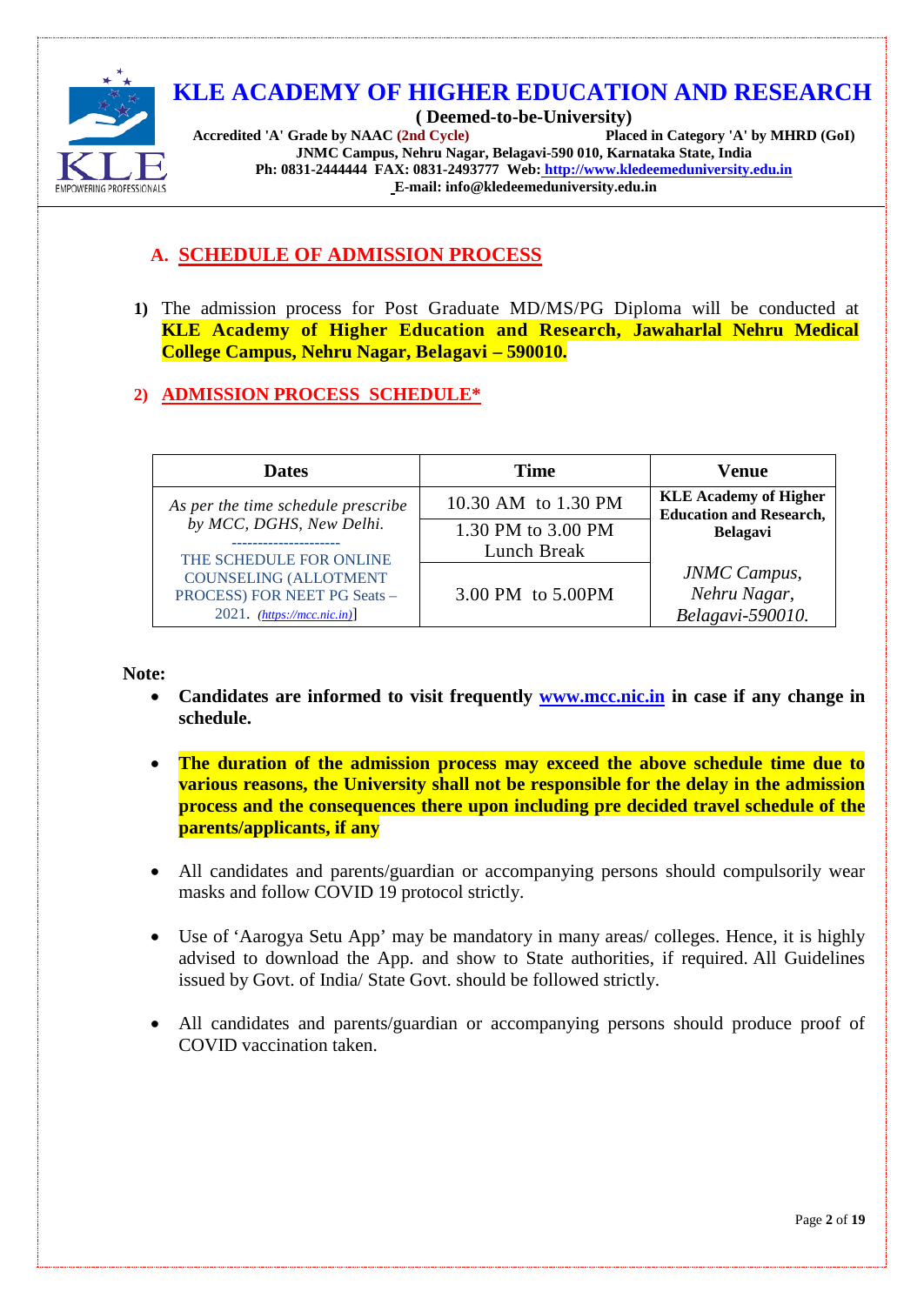

**( Deemed-to-be-University) Accredited 'A' Grade by NAAC (2nd Cycle) Placed in Category 'A' by MHRD (GoI) JNMC Campus, Nehru Nagar, Belagavi-590 010, Karnataka State, India Ph: 0831-2444444 FAX: 0831-2493777 Web: [http://www.kledeemeduniversity.edu.in](http://www.kledeemeduniversity.edu.in/) E-mail: info@kledeemeduniversity.edu.in**

## <span id="page-2-0"></span>**B. REGISTRATION FOR ALLOTMENT PROCESS AT ALLOTTED INSTITUTION**

- Candidate should register their name in the attendance register at the venue for admission process.
- To facilitate the admission process the candidates are advised to submit all details in given link below and get acknowledge copy at the time of physical reporting.
- Click following link for registration………..

| <b>Course</b>                   | <b>College Admission Form</b>                                                                                                                                              |
|---------------------------------|----------------------------------------------------------------------------------------------------------------------------------------------------------------------------|
|                                 | https://jnmc.contineo.in/admission/                                                                                                                                        |
| <b>Medical MD/MS/PG Diploma</b> | <i>Iff you face any technical issue, please contact the below</i><br>numbers:<br>Send an email to jnmc@contineo.in<br>Mr. Raviraj - 8296659292 / Mr. Chetan - 6366443755 ] |
| N <sub>ofa</sub>                |                                                                                                                                                                            |

#### *Note:*

- *This form is mandatory to fill online and submit the printed form at the time of reporting.*
- *The Student Photo should be passport size, clear, and the face should be at least 80% of the photo area with white background. [selfie, Cap, Sunglasses, Garden background, etc., are not allowed] (Uploaded photos will be used for official purposes throughout your academics).*
- <span id="page-2-1"></span>• *All originals documents should be scanned individually for uploading. [Photocopy of the documents uploaded are not accepted] .All Original will be verified at the time of Physical reporting.*

#### **C. VERIFICATION OF DOCUMENT & WILLINGNESS**

- On the day of admission process, the candidate should be present physically and appear for verification of original documents, before seeking admission confirmation at Institution/allotted college and course.
- The candidate has to produce his/her provisional allotment letter along with original certificates /documents required as per the Counselling Scheme for verification.
- Both the Candidate & Parent should give Notarised undertaking for willingness to pay the fees as per University Norms (**Annexure – II**)

*Note: There is Service Bond for admitted student.* (**Annexure – III**)

*One year Senior Residency after completion of Degree Course, Subject to vacancies.*

Candidate should be present physically for photo, signature and biometric verification.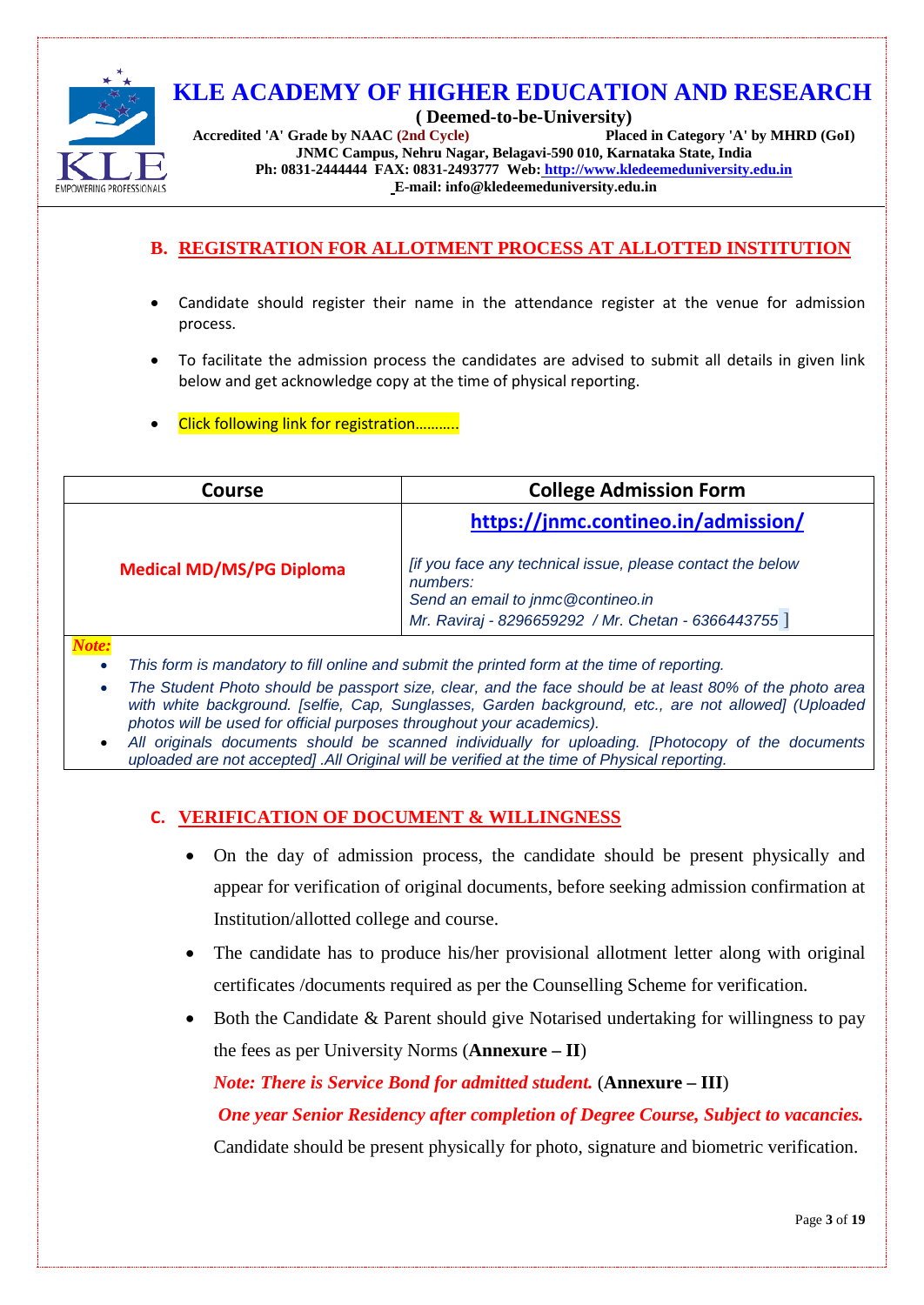

**( Deemed-to-be-University) Accredited 'A' Grade by NAAC (2nd Cycle) Placed in Category 'A' by MHRD (GoI) JNMC Campus, Nehru Nagar, Belagavi-590 010, Karnataka State, India Ph: 0831-2444444 FAX: 0831-2493777 Web: [http://www.kledeemeduniversity.edu.in](http://www.kledeemeduniversity.edu.in/) E-mail: info@kledeemeduniversity.edu.in**

### **D. GENERATING OF ADMISSION LETTER / SEAT CANCELLATION RECEIPT**

After documents verification, the provisional admission letter will be issued after signing by the candidate, reporting official and the Dean/Principal (in charge) of the allotted Institute.

## <span id="page-3-0"></span>**E. ISSUE OF ELIGIBILITY CERTIFICATE:**

- Those of the candidates who have been allotted seat as per **MCC/DGHS** the eligibility certificate will be issued as per their eligibility criteria prescribed by the respective Regulating Council and as per University norms for respective course.
- Eligibility for admission will be as per the Regulating Councils of NMC/ MCI/MCC.etc.
- Candidature is purely provisional subject to fulfilment of eligibility criteria as mentioned in NEET-PG-2021 and MCC Information Bulletin.
- In accordance with the eligibility criteria for admission to Post Graduate course candidate must have scored as mentioned in the Information Bulletin for NEET-PG 2021.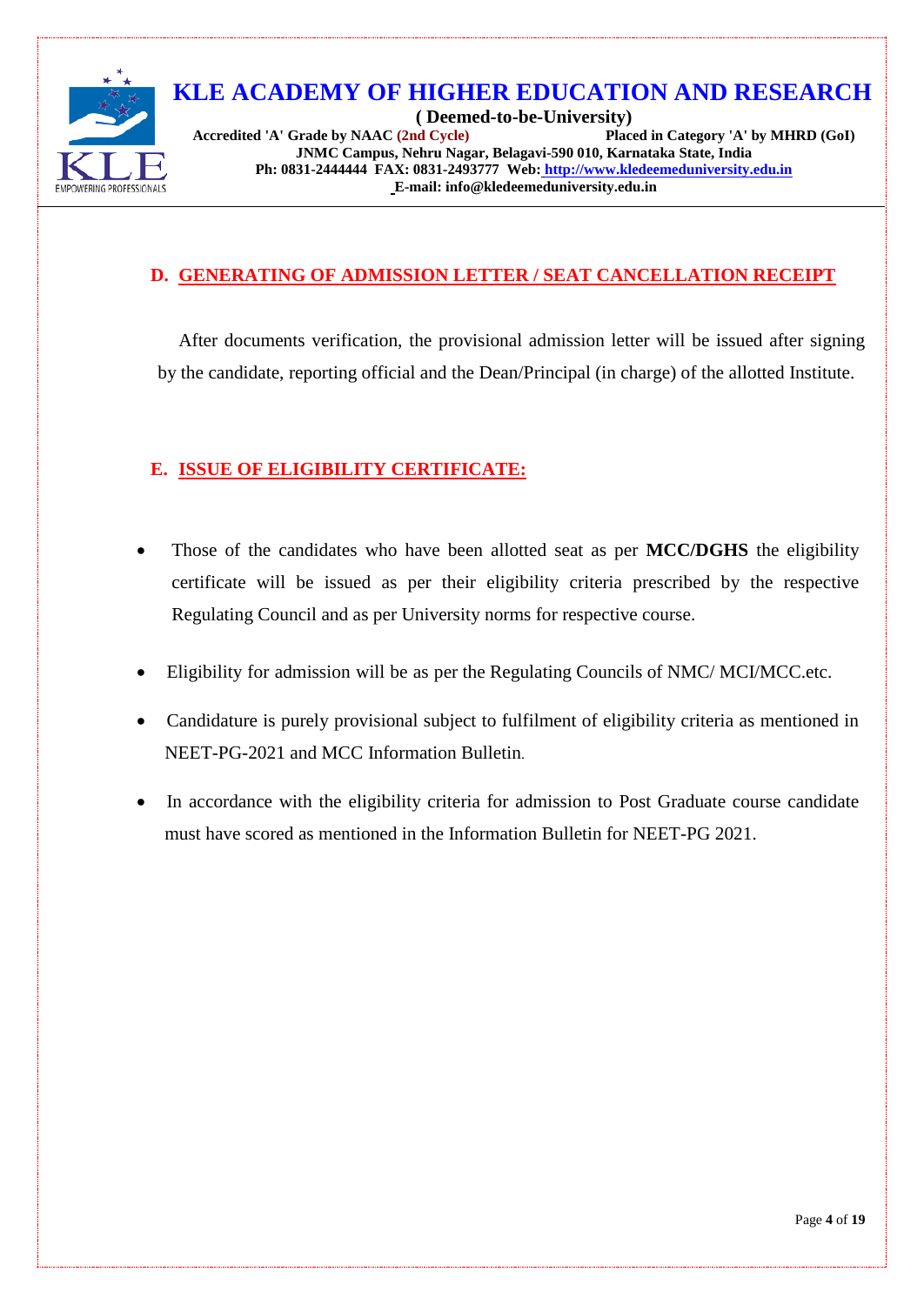

**( Deemed-to-be-University)** Accredited 'A' Grade by NAAC<sup>(2nd Cycle)</sup> **JNMC Campus, Nehru Nagar, Belagavi-590 010, Karnataka State, India Ph: 0831-2444444 FAX: 0831-2493777 Web: [http://www.kledeemeduniversity.edu.in](http://www.kledeemeduniversity.edu.in/) E-mail: info@kledeemeduniversity.edu.in**

**Following original documents along with TWO sets of photocopies to be submitted at the time of admission:** 

**(Note: Keep original scanned copies of all documents with you for future use)**

## **ANNEXURE – I**

| Sl.<br>N <sub>0</sub> | At time of physical reporting arrange the following documents in the given sequence only                                                                                                                 |  |  |
|-----------------------|----------------------------------------------------------------------------------------------------------------------------------------------------------------------------------------------------------|--|--|
|                       | <b>For GENERAL and NRI</b>                                                                                                                                                                               |  |  |
| $\mathbf{1}$          | Duly signed Admission form /Registration copy of information.                                                                                                                                            |  |  |
|                       | (Kindly click the link and provide the online information)                                                                                                                                               |  |  |
|                       |                                                                                                                                                                                                          |  |  |
|                       | <b>Medical (MD/MS/DOMS)</b><br>https://jnmc.contineo.in/admission/                                                                                                                                       |  |  |
| $\mathbf{2}$          | Provisional Allotment Letter issued by MCC                                                                                                                                                               |  |  |
| 3                     | Admit Card issued by NBE                                                                                                                                                                                 |  |  |
| $\overline{4}$        | Result/Rank Letter issued by NBE                                                                                                                                                                         |  |  |
| 5                     | 10 <sup>th</sup> / SSLC Standard / Equivalent Marks Card (For date of birth).                                                                                                                            |  |  |
| 6                     | 12 <sup>th</sup> /PUC standard Marks Card of the Candidate                                                                                                                                               |  |  |
| 7                     | MBBS marks card issued by Universities of all phases/years.                                                                                                                                              |  |  |
| $8\,$                 | Degree Certificate / Provisional Certificate                                                                                                                                                             |  |  |
| 9                     | Internship Completion Certificate.                                                                                                                                                                       |  |  |
| 10                    | Permanent State / Central Medical / Dental Council Registration Certificate                                                                                                                              |  |  |
| 11                    | Migration Certificate from the Concerned University (need to be submitted before 25 <sup>th</sup> March 2022)                                                                                            |  |  |
| 12                    | Photo Copy of PAN CARD (Candidate & (Parent / Fee remitters Pan card copy)                                                                                                                               |  |  |
| 13                    | Photo Copy of Aadhaar Card (Candidate & Parent)                                                                                                                                                          |  |  |
| 14                    | Annexure - II [Course discontinuation bond]                                                                                                                                                              |  |  |
| 15                    | Annexure – III [Service bond]                                                                                                                                                                            |  |  |
| 16                    | Annexure – IV [Fee Remittance details]                                                                                                                                                                   |  |  |
| 17                    | Four recent passport size colored photographs with name and date.                                                                                                                                        |  |  |
| 18                    | Certificate of Domicile/Residential from native state (need to be submitted before 25 <sup>th</sup> March 2022)                                                                                          |  |  |
| 19                    | Caste certificate (OBC/SC/ST) (in English version) (if applicable)                                                                                                                                       |  |  |
| 20                    | EWS Certificate as per the Central Govt. Norms (if applicable)                                                                                                                                           |  |  |
| 21                    | Fee remittance copy/ acknowledgement / Demand Drafts (of Nationalized / Scheduled Bank) for fees                                                                                                         |  |  |
| 22                    | NBE Screening test $& NMC$ registration certificate (qualified MBBS other than India)                                                                                                                    |  |  |
|                       | Anti-ragging undertaking by students and parents/guardians. www.antiragging.in<br>(need to be submitted before $25th$ March 2022) (This has to be submitted online on or before commencement of course). |  |  |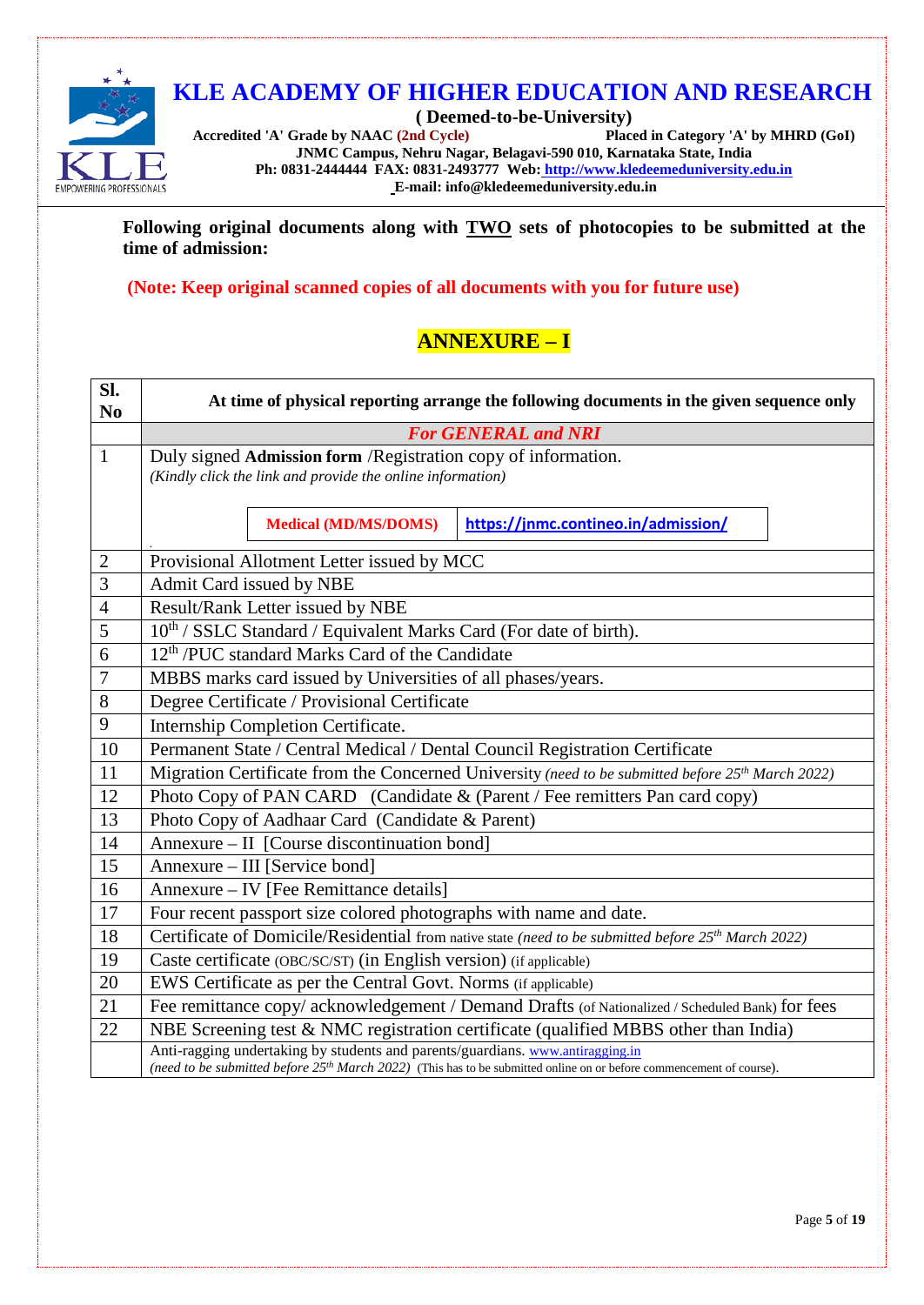

**( Deemed-to-be-University)** Accredited 'A' Grade by NAAC<sup>(2nd Cycle)</sup> **JNMC Campus, Nehru Nagar, Belagavi-590 010, Karnataka State, India**

**Ph: 0831-2444444 FAX: 0831-2493777 Web: [http://www.kledeemeduniversity.edu.in](http://www.kledeemeduniversity.edu.in/)**

**E-mail: info@kledeemeduniversity.edu.in**

| 23 | <b>Mandatory Documents submission by NRI/Foreign Candidates:</b>                                                                                                                                                                                                                                                                                 |
|----|--------------------------------------------------------------------------------------------------------------------------------------------------------------------------------------------------------------------------------------------------------------------------------------------------------------------------------------------------|
|    | NRI / NRI ward/ OCI / PIO / Foreign Nationals Candidates:<br>a) Candidate's parents resident certificate issued by the Embassy of that country<br>complying with the Income Tax Rules / any other certificates to establish evidence<br>that they are resident of that country / affidavit on Rs.100/- e-stamp paper to that<br>effect.          |
|    | b) Candidate's passport / VISA / Resident VISA.<br>c) Citizenship of the candidate.<br>d) Income Tax Documents required as per the Income Tax Act 1961.<br>e) If NRI Ward - with Ward Certificate.<br>If candidate is foreign medical graduate must submit screening test certificate.<br>f)                                                     |
|    | Candidate's Study certificate for having studied outside India where applicable for<br>g)<br>the qualifying examination. Note: For the purpose of verification e-document may be<br>considered with regard to NRI ward certificate subject to submitting the original at<br>the time of taking the admission.<br><b>For Foreign Nationals:</b>   |
|    | a. Foreign national's qualification registration certificate by the corresponding Medical<br>Council or concerned authority in his / her own country from where he / she has<br>obtained his / her basic medical graduate qualification.<br>b. Obtain Temporary registration certificate from MCI/DCI within one month of<br>securing admission. |
|    | c. Indian/OCI citizen who have obtained their Medical Qualification outside India must<br>submit original Screening test pass certificate & MCI registration certificate.                                                                                                                                                                        |
|    | Mandatory Other documents as prescribed in MCC website:                                                                                                                                                                                                                                                                                          |
|    | 1. Affidavit of the person who is NRI and the sponsorer.<br>2. Documents claiming that the sponsorer is an NRI (Passport, Visa of the sponsorer)                                                                                                                                                                                                 |
|    | 3. Relationship of NRI with the candidate as per the court orders of The Hon'ble Supreme<br>Court of India in case W.P.(c) No. 689/2017-Consortium of Deemed Universities in<br>Karnataka (CODEUNIK) & Ans. Vs Union of India & Ors. dated 22-08-2017                                                                                            |
|    | 4. Affidavit from the sponsorer that he/ she will sponsor the entire course fee of the candidate<br>duly notarized.                                                                                                                                                                                                                              |
|    | 5. Embassy Certificate of the Sponsorer (Certificate from consulate)                                                                                                                                                                                                                                                                             |
|    | <b>6.</b> Passport copy of the Candidate                                                                                                                                                                                                                                                                                                         |
|    | Note: Candidates without original certificates/documents shall not be given admission in allotted<br>Medical/Dental College. Candidates who have deposited their original documents with any other                                                                                                                                               |

<span id="page-5-0"></span>*Medical/Dental College. Candidates who have deposited their original documents with any other Institute/College/University and come for admission with a certificate stating that "their original certificates are deposited with the Institute/College/ University" shall not be given admission in allotted Medical/Dental College.*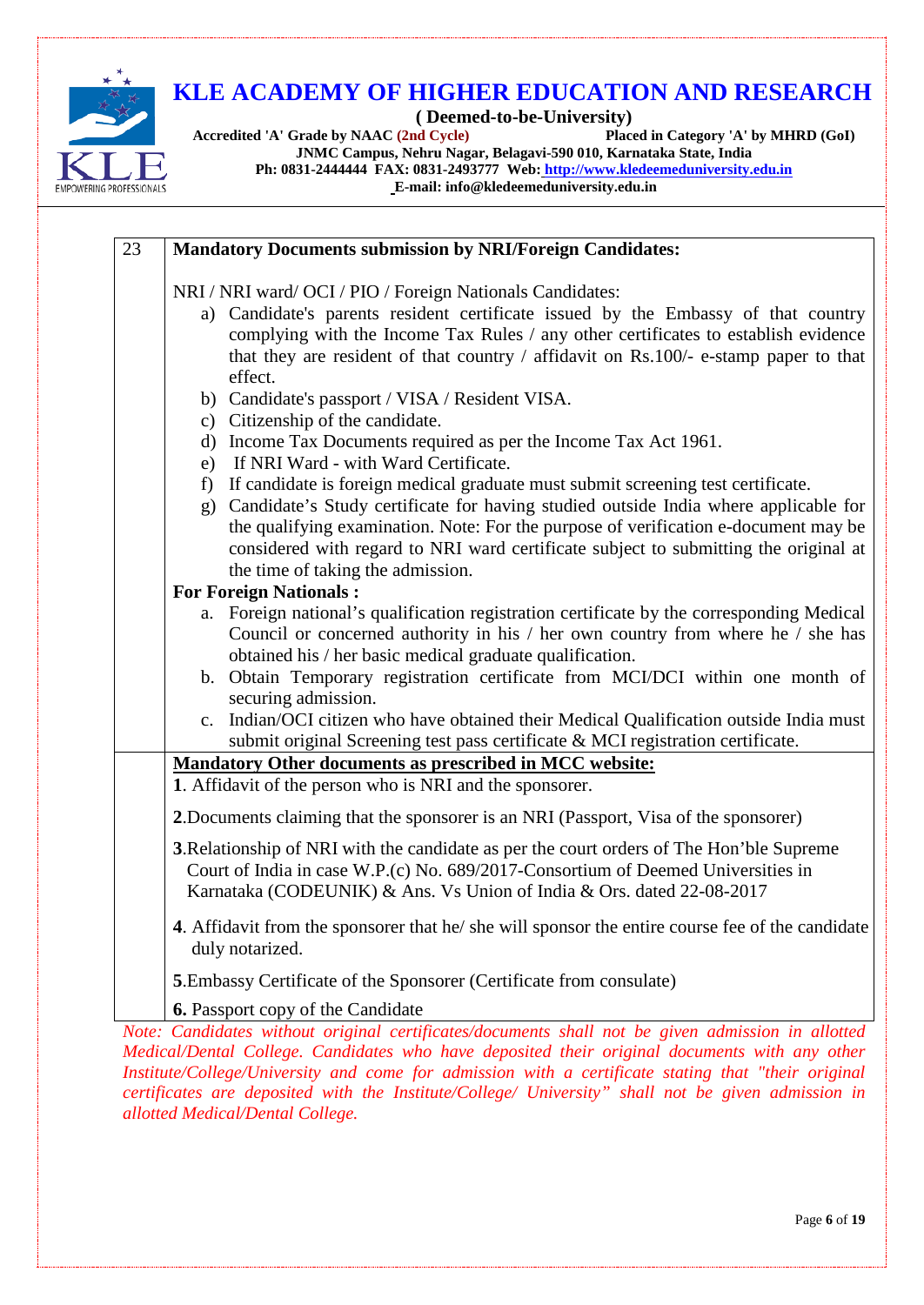

**( Deemed-to-be-University) Accredited 'A' Grade by NAAC (2nd Cycle) JNMC Campus, Nehru Nagar, Belagavi-590 010, Karnataka State, India Ph: 0831-2444444 FAX: 0831-2493777 Web: [http://www.kledeemeduniversity.edu.in](http://www.kledeemeduniversity.edu.in/) E-mail: info@kledeemeduniversity.edu.in**

## **F. FEES STRUCTURE**

#### **FIRST YEAR FEES STRUCTURE FOR POST GRADUATE COURSES IN MEDICAL (MD/MS/PG DIPLOMA) FOR THE YEAR 2021-22**

## **Name of the Institution: - JAWAHARLAL NEHRU MEDICAL COLLEGE, BELAGAVI**

**Management / Paid Seat (General) Category**

| Sl. No                        | <b>Courses</b>                     | <b>No of Seats</b> | <b>Ist Year Fee</b><br>(in INR) |
|-------------------------------|------------------------------------|--------------------|---------------------------------|
|                               | <b>Clinical Subjects</b>           |                    |                                 |
| 1                             | MD (General Medicine)              | 16                 | 24,02,000                       |
| $\overline{2}$                | MD (Paediatrics)                   | 15                 | 25,12,000                       |
| $\overline{3}$                | $MD(Skin & V.D)$ Dermatology       | 0 <sub>3</sub>     | 26,22,000                       |
| $\overline{4}$                | MD (Anaesthesiology)               | 19                 | 24,02,000                       |
| 5                             | MD (Radio-Diagnosis)               | 11                 | 26,77,000                       |
| 6                             | MD(TB & RD)                        | 04                 | 24,02,000                       |
| 7                             | MD (Psychiatry)                    | 0 <sub>5</sub>     | 24,02,000                       |
| 8                             | MS (General Surgery)               | 13                 | 24,02,000                       |
| 9                             | MS (Obst. & Gynaecology)           | 14                 | 24,02,000                       |
| 10                            | MS (Orthopaedics)                  | 09                 | 26,22,000                       |
| 11                            | MS (Ophthalmology)                 | 04                 | 24,02,000                       |
| 12                            | $MS$ (E. N. T.)                    | 12                 | 24,02,000                       |
| <b>Para-Clinical Subjects</b> |                                    |                    |                                 |
| 13                            | MD (Pathology)                     | 13                 | 9,44,500                        |
| 14                            | MD (Community Medicine)            | 10                 | 14,000                          |
| 15                            | MD (Forensic Medicine)             | 06                 | 14,000                          |
| 16                            | MD (Microbiology)                  | 04                 | 14,000                          |
| 17                            | MD (Pharmacology)                  | 04                 | 14,000                          |
| <b>Pre-Clinical Subjects</b>  |                                    |                    |                                 |
| 18                            | MD (Anatomy)                       | 04                 | 14,000                          |
| 19                            | MD (Physiology)                    | 04                 | 14,000                          |
| 20                            | MD (Biochemistry)                  | 03                 | 14,000                          |
|                               | <b>PG Diploma Clinical Subject</b> |                    |                                 |
| 21                            | <b>DOMS</b>                        | 09                 | 16,32,000                       |

All the above-mentioned seats are recognized.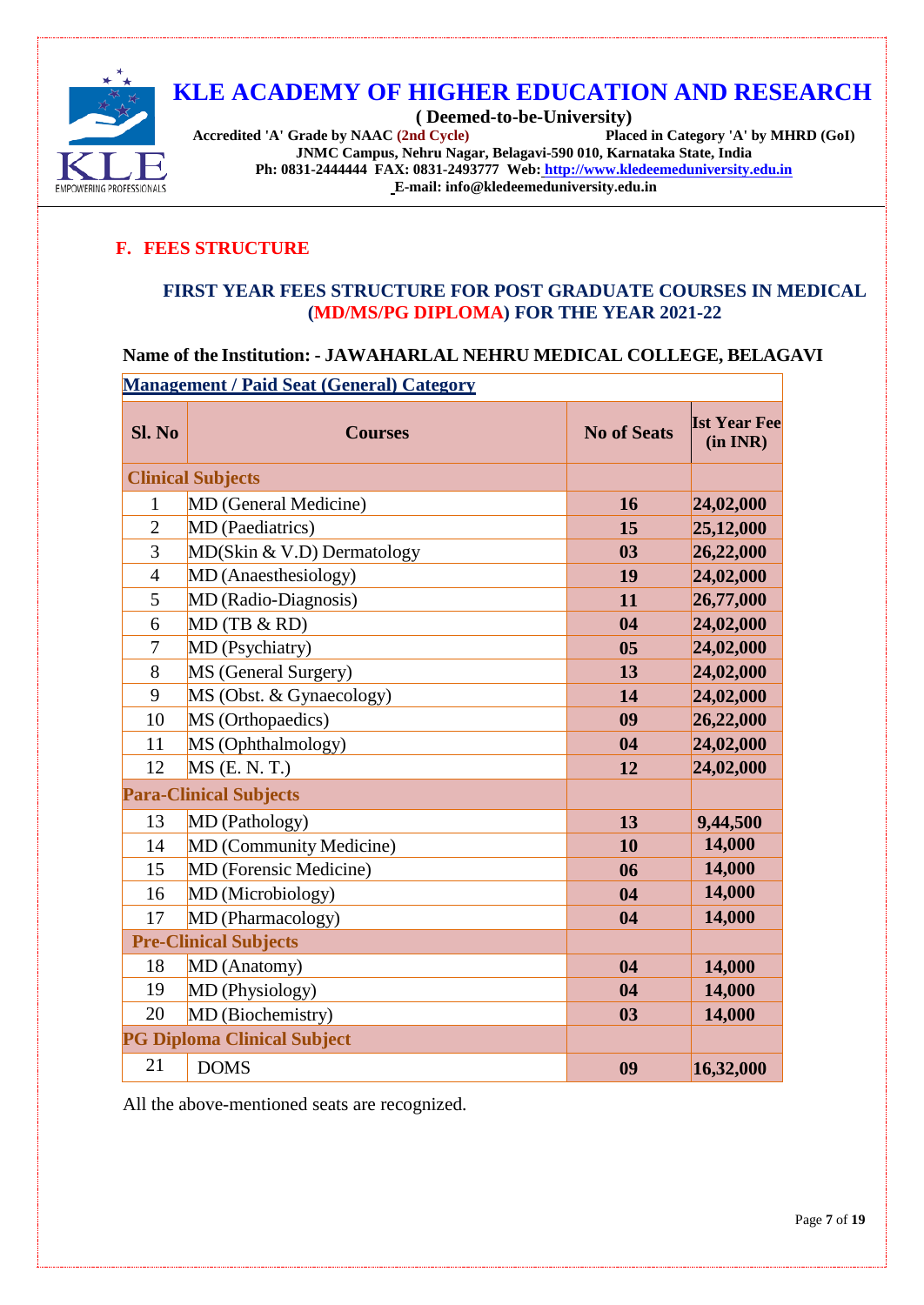

**( Deemed-to-be-University) Accredited 'A' Grade by NAAC (2nd Cycle) JNMC Campus, Nehru Nagar, Belagavi-590 010, Karnataka State, India Ph: 0831-2444444 FAX: 0831-2493777 Web: [http://www.kledeemeduniversity.edu.in](http://www.kledeemeduniversity.edu.in/) E-mail: info@kledeemeduniversity.edu.in**

#### **FIRST YEAR FEES STRUCTURE FOR POST GRADUATE COURSES IN MEDICAL (MD/MS/PG DIPLOMA) FOR THE YEAR 2021-22**

#### **Name of the Institution: - JAWAHARLAL NEHRU MEDICAL COLLEGE, BELAGAVI**

| <b>*NRI Category</b>     |                            |                         |                                |
|--------------------------|----------------------------|-------------------------|--------------------------------|
| Sl. No                   | <b>Courses</b>             | <b>No of Seats</b>      | <b>Ist year Fee</b><br>(in \$) |
| <b>Clinical Subjects</b> |                            |                         |                                |
| $\mathbf{1}$             | MD (General Medicine)      | 5                       | 95,300                         |
| $\overline{2}$           | MD (Paediatrics)           | 5                       | 95,300                         |
| 3                        | $MD$ (Skin & V.D.)         | $\overline{2}$          | 95,300                         |
| $\overline{4}$           | MD(TB & RD)                | $\mathbf{1}$            | 95,300                         |
| 5                        | MS (General Surgery)       | 5                       | 95,300                         |
| 6                        | MS (Obst. & Gynaecology)   | 5                       | 95,300                         |
| $\tau$                   | MS (Orthopaedics)          | $\mathbf{1}$            | 95,300                         |
| 8                        | MS (Ophthalmology)         | $\mathbf{1}$            | 95,300                         |
| 9                        | MD (Radio-Diagnosis)       | $\overline{\mathbf{4}}$ | 1,14,800                       |
| 10                       | $MS$ (E.N.T.)              | $\mathbf{1}$            | 95,300                         |
| 11                       | MD (Anaesthesiology)       | $\mathbf{1}$            | 95,300                         |
|                          | <b>PG Diploma Clinical</b> |                         |                                |
| 12                       | <b>DOMS</b>                | $\mathbf{1}$            | 51,800                         |

All the above mentioned seats are recognized.

#### **\*NRI candidates have to pay fees in US Dollar only.**

#### **#OTHER FEES:-**

- 
- 
- **ELIGIBILITY FEES - \$500 TO BE PAID SEPARATELY (NON-REFUNDABLE)**
- 
- **PROCEDURE FEES - \$200 (ONE TIME PAYMENT)**
- 
- **ENROLMENT FEES - \$500 (ONE TIMEP AYMENT)** • **CAUTION MONEY - \$100(REFUNDABLE)**

**STIPEND:** - All students are eligible for a monthly stipend:

| Year                                                        | Year 1    | Year 2    | Year 3    |
|-------------------------------------------------------------|-----------|-----------|-----------|
|                                                             | 45,000    | 50,000    | 55,000    |
| Amount (INR)                                                | per month | per month | per month |
| 3 years for MD/MS programs and 2 years for Diploma programs |           |           |           |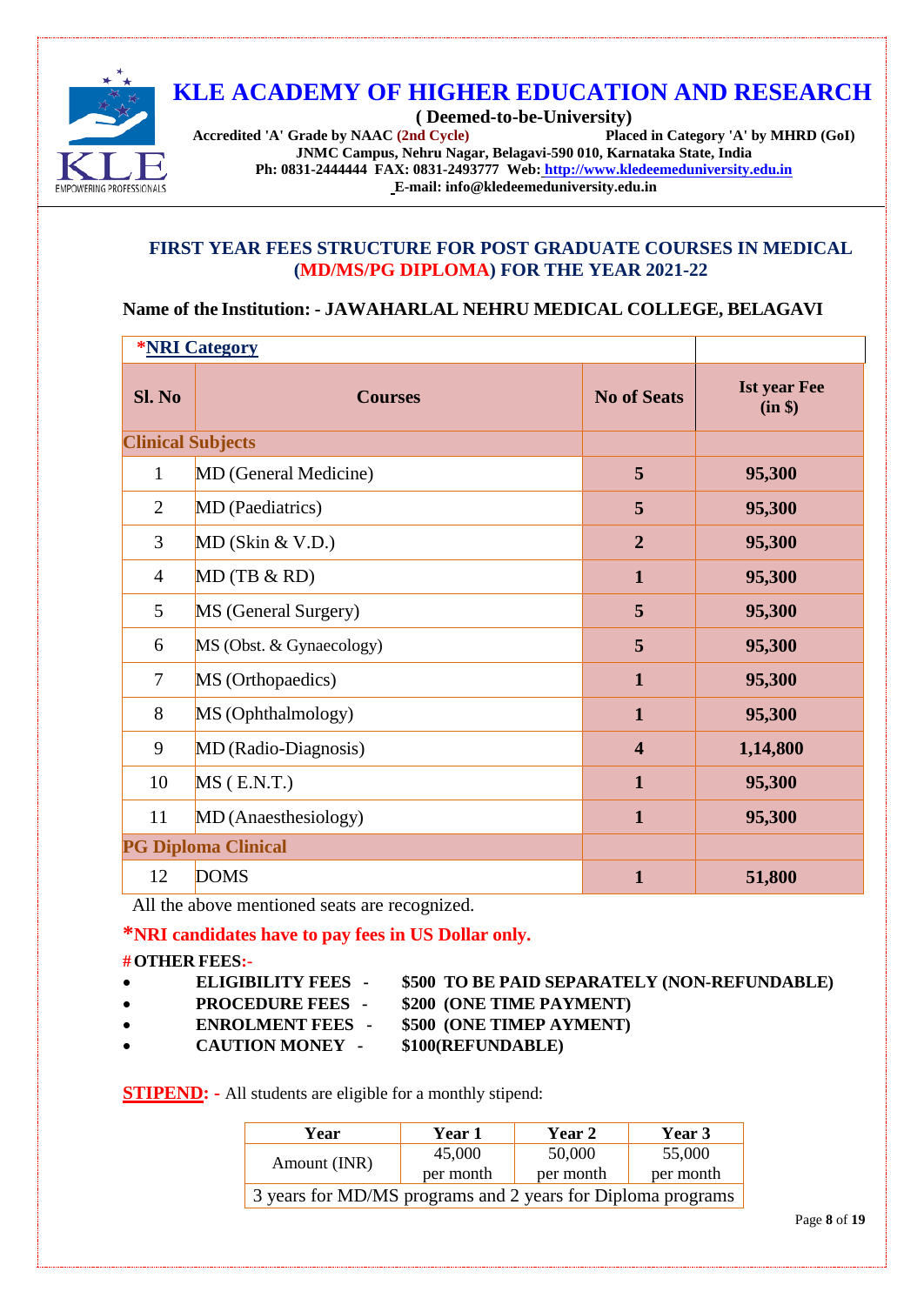

**( Deemed-to-be-University) Accredited 'A' Grade by NAAC (2nd Cycle) Placed in Category 'A' by MHRD (GoI) JNMC Campus, Nehru Nagar, Belagavi-590 010, Karnataka State, India Ph: 0831-2444444 FAX: 0831-2493777 Web: [http://www.kledeemeduniversity.edu.in](http://www.kledeemeduniversity.edu.in/) E-mail: info@kledeemeduniversity.edu.in**

## **MODE OF PAYMENT: Management / Paid Seat (General) Category:-**

# • **RTGS / NEFT / DD**

BANK DETAILS FOR PAYMENT OF FEES IN INR

#### **CANARA BANK DETAILS**

| <u>VAINAINA PAININ PETAILU</u> |                                                           |
|--------------------------------|-----------------------------------------------------------|
| <b>Beneficiary Name:</b>       | THE REGISTRAR KAHER FOR ADMISSIONS                        |
| <b>Beneficiary Address:</b>    | JAWAHARLAL NEHRU MEDICAL COLLEGE,                         |
|                                | NEHRU NAGAR, BELGAUM KARNATAKA INDIA.<br>PIN CODE-590010. |
| <b>Beneficiary Account No.</b> | 05042140000240                                            |
| <b>Beneficiary Bank Name:</b>  | <b>CANARA BANK, BELGAUM</b>                               |
| <b>BANK IFSC Code:</b>         | <b>CNRB0010504</b>                                        |
| Contact No.                    | 9449860503 (Manager)                                      |

Or

### **AXIS BANK DETAILS**

| <b>AAIS DAIVA DE LAILS</b> |                                                                   |
|----------------------------|-------------------------------------------------------------------|
| <b>Account number</b>      | 916010049680949                                                   |
| <b>Account Name</b>        | <b>KAHER (FORMERLY KNOWN AS KLE</b><br><b>UNIVERSITY BELGAVI)</b> |
| <b>IFSC CODE</b>           | UTIB0002941                                                       |
| <b>Branch</b>              | Kadolkar Galli Belgaum                                            |
| <b>Bank Name</b>           | <b>Axis Bank</b>                                                  |
| Contact No.                | 0831-4217382, 9513329411                                          |
|                            |                                                                   |

# • **Demand Draft**

**Demand drafts** should be drawn in favor of **REGISTRAR, KAHER, payable at Belagavi** 

**(Belgaum).** (DD can be drawn on any nationalized / scheduled Bank)

*The requisite Demand Draft drawn on any nationalized / scheduled Bank towards tuition fee for the course concerned shall be deposited at the admission counter. (Candidate shall mention his / her name, NEET Rank at the back of the Demand Draft.) The Demand Draft shall be purchased by the candidate / parents only. In case, the Demand Drafts are purchased by any person other than the candidate / parents for paying the tuition fee, an Undertaking has to be provided in the format prescribed by the University.*

Note:-

• *NRI candidates admission procedure will be done once the remittance of fees gets reflected in our Account, hence candidates are requested to remit the fees well in advance before reporting to the admission (Note : normally 72 hours is required to reflect in our account)*

• *Candidates are requested to remit the fee (First year fee) via NEFT/RTGS 2 days prior to the physical reporting to the Institution to avoid any inconvenience / any technical issue at last minute.*

• *While transferring the fee to the University you are requested to transfer the full fees (First year fee). [Rs. 2, 00,000 (Security Deposit) paid to MCC will be refunded by MCC to the eligible candidates as per the Counselling Guidelines.]*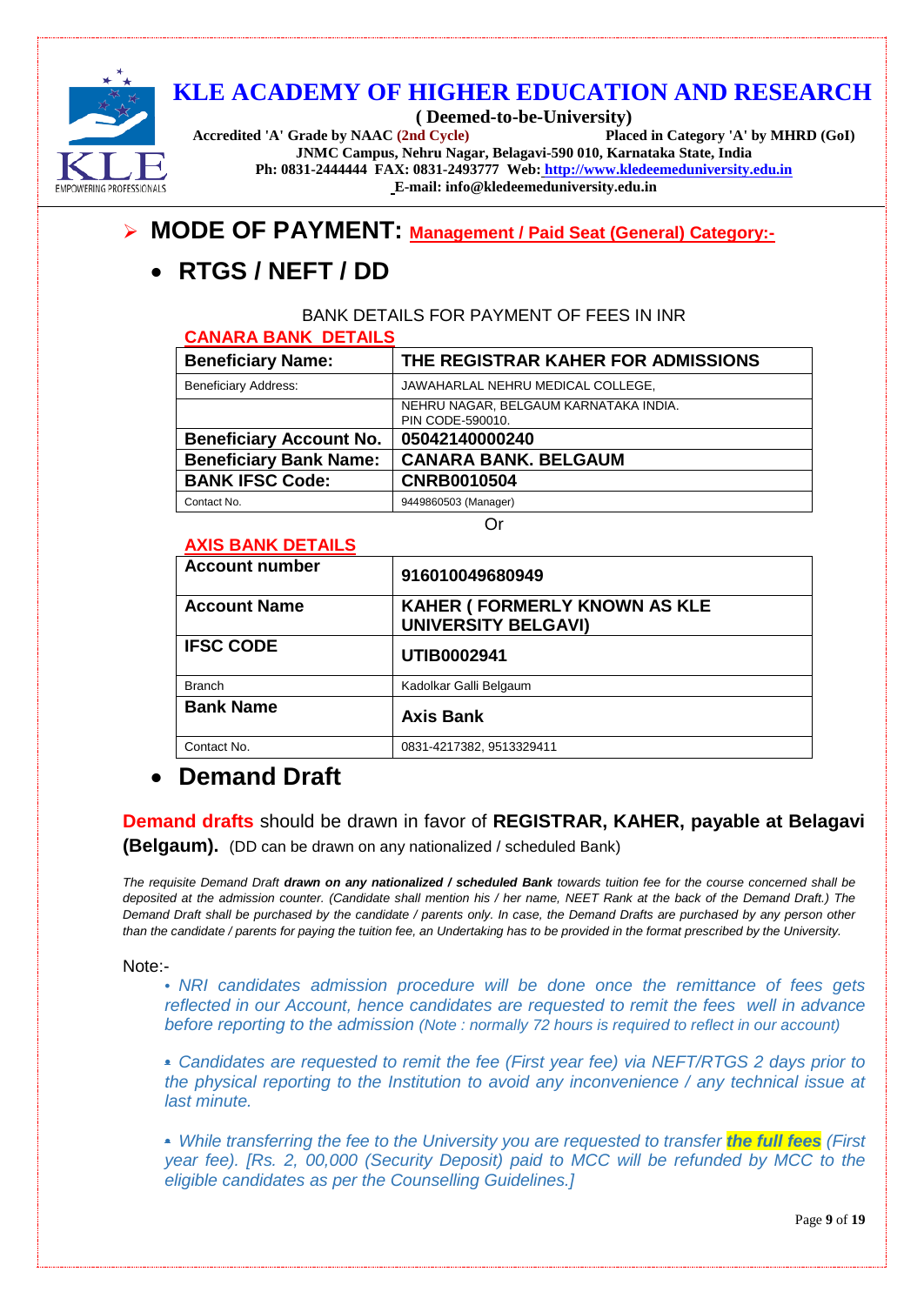

**( Deemed-to-be-University) Accredited 'A' Grade by NAAC (2nd Cycle) JNMC Campus, Nehru Nagar, Belagavi-590 010, Karnataka State, India Ph: 0831-2444444 FAX: 0831-2493777 Web: [http://www.kledeemeduniversity.edu.in](http://www.kledeemeduniversity.edu.in/) E-mail: info@kledeemeduniversity.edu.in**

**For NRI Candidates FEES Remittance Bank Details:-**

**BANK DETAILS FOR PAYENT OF FEES IN US \$ FOR PG/UG (MD/MS/DIPLOMA) FOR JNMC MEDICAL STUDENT**

> • For payments of fees in US \$ for MEDICAL Admissions in **KAHER J. N. Medical College, Belagavi.**

Foreign Wire Information (Banking Information for Foreign Wires) Foreign Currency must be USD only

**E Banking Information**

| Name of account holder            | : REGISTRAR KLEU FOR JNMC BELGAUM                                |
|-----------------------------------|------------------------------------------------------------------|
| <b>Beneficiary account number</b> | : 05001070000061                                                 |
| Destination bank country          | : INDIA                                                          |
| <b>Bank telephone number</b>      | : 9449860500                                                     |
| Agency code                       | : NA                                                             |
| Corporate Id number               | : NA                                                             |
| <b>Destination Bank name</b>      | : Canara Bank                                                    |
| <b>Branch ID Number</b>           | : CNRB0010500                                                    |
|                                   | IBAN SWIFT /BIC code (International): CNRBINBBBID or CNRBINBBBFD |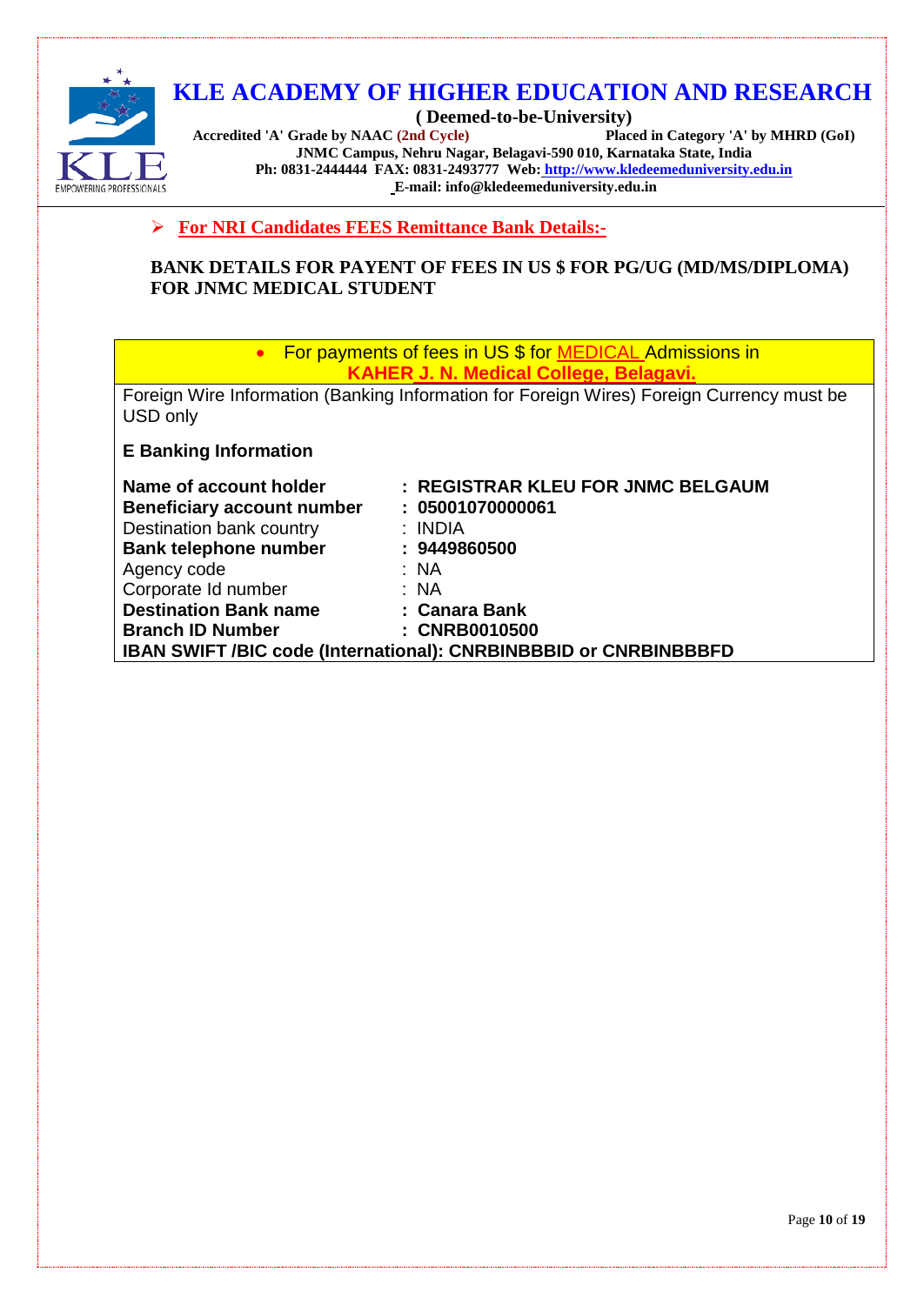

**( Deemed-to-be-University) Accredited 'A' Grade by NAAC (2nd Cycle) JNMC Campus, Nehru Nagar, Belagavi-590 010, Karnataka State, India Ph: 0831-2444444 FAX: 0831-2493777 Web: [http://www.kledeemeduniversity.edu.in](http://www.kledeemeduniversity.edu.in/)**

**E-mail: info@kledeemeduniversity.edu.in**

| SI.<br><b>No</b> | <b>Particulars</b>                                                                                                                                                                                                                                                                                                                                                     | <b>Refund Eligible</b>                                                               |
|------------------|------------------------------------------------------------------------------------------------------------------------------------------------------------------------------------------------------------------------------------------------------------------------------------------------------------------------------------------------------------------------|--------------------------------------------------------------------------------------|
| $\mathbf{1}$     | The Amount of Fee deduction in case of                                                                                                                                                                                                                                                                                                                                 | Paid fees will be refunded, after                                                    |
|                  | seat upgradation from first round to                                                                                                                                                                                                                                                                                                                                   | deducting processing charges of                                                      |
|                  | second round                                                                                                                                                                                                                                                                                                                                                           | Rs.12,000/-                                                                          |
|                  | The Amount of Fee deduction in case of                                                                                                                                                                                                                                                                                                                                 | *No fees will be refunded                                                            |
|                  | seat surrender / resign / cancel after                                                                                                                                                                                                                                                                                                                                 | (Entire Course Fees need to be paid by                                               |
|                  | completion of first round                                                                                                                                                                                                                                                                                                                                              | the candidate)                                                                       |
| 2                | Note*                                                                                                                                                                                                                                                                                                                                                                  |                                                                                      |
|                  | However you are also liable to pay penalty (Entire course fee) if MCC/DGHS<br>does not permit us to fill the vacant seat (due to your withdrawal) in the<br>subsequent round<br>Paid fees will be refunded, after deducting processing charges of Rs.12,000/-.<br>If MCC/DGHS permits us to fill the vacant seat (due to your withdrawal) in<br>the Subsequent rounds. |                                                                                      |
| 4                | Candidate surrender/resign/<br>case<br>In.                                                                                                                                                                                                                                                                                                                             | *No fees will be refunded                                                            |
|                  | cancel after counselling period                                                                                                                                                                                                                                                                                                                                        | (Entire Course Fees need to be paid by                                               |
|                  | (Institutional Mop up round).                                                                                                                                                                                                                                                                                                                                          | the candidate)                                                                       |
| 5                | Reimbursement Time Period.                                                                                                                                                                                                                                                                                                                                             | 15 Days.                                                                             |
| 6                | candidate surrender/resign/<br>In.<br>case<br><b>cancel</b> after final round of Counseling<br>(Deemed)                                                                                                                                                                                                                                                                | The candidate will have to pay entire.<br>course fee since that seat will go vacant. |

## <span id="page-10-0"></span>**G. ## REFUND POLICY:**

*## Subject to change as per the guidelines received from the concerned statutory body. Note: for Refund policy of NRI please contact 0831-2444 444 Finance Officer]*

*Note: in case of refund of fees against cancellation the amount will be credited to candidates account only with valid PAN number.*

*Course Commencement - 2nd February 2022***.**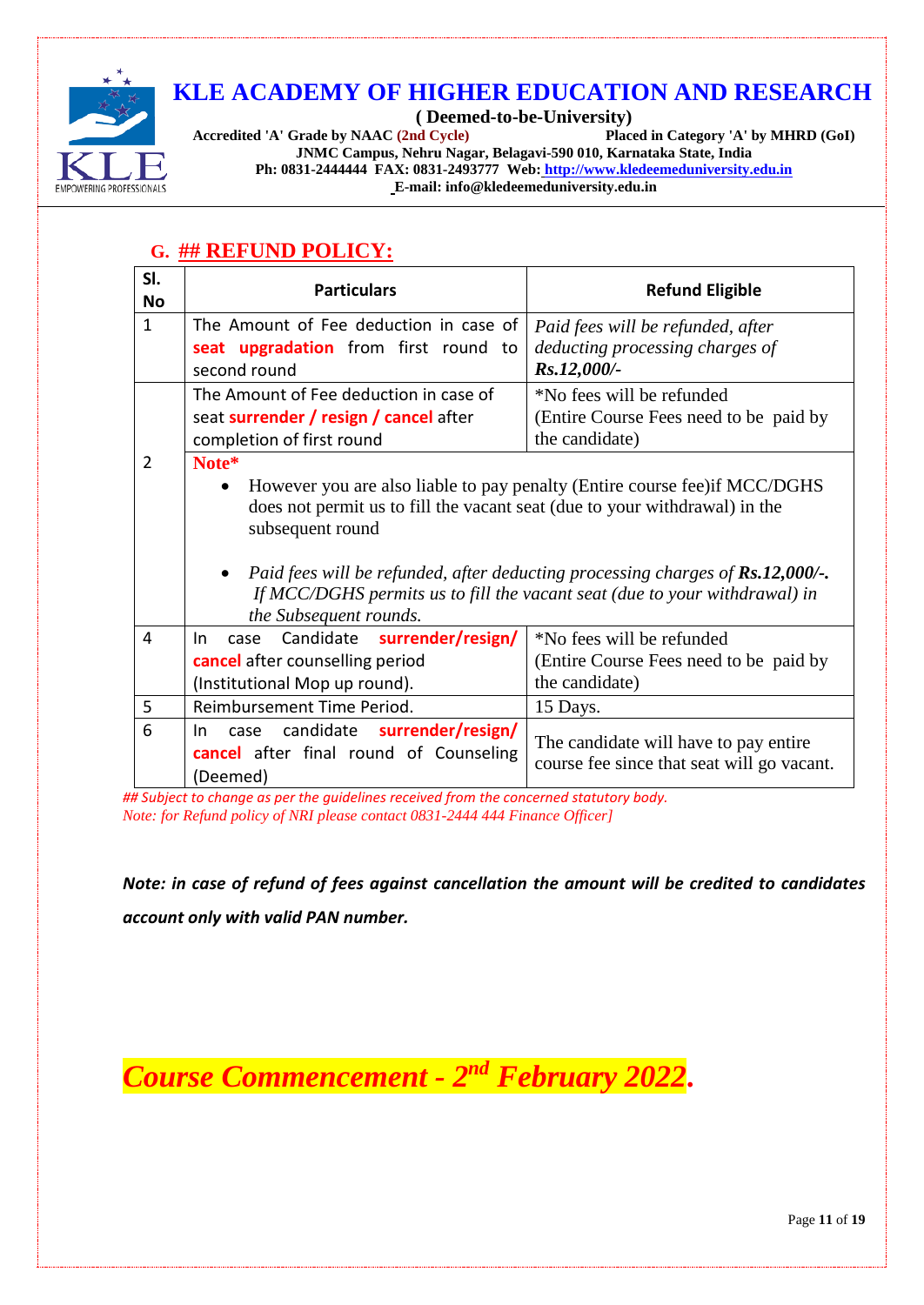

**( Deemed-to-be-University) Accredited 'A' Grade by NAAC (2nd Cycle) Placed in Category 'A' by MHRD (GoI) JNMC Campus, Nehru Nagar, Belagavi-590 010, Karnataka State, India**

**Ph: 0831-2444444 FAX: 0831-2493777 Web: [http://www.kledeemeduniversity.edu.in](http://www.kledeemeduniversity.edu.in/)**

**E-mail: info@kledeemeduniversity.edu.in**

#### **H. HOSTEL ADMISSION:**

Hostel facility is available, both for boys & girls. The candidates desirous of seeking admission to hostels will have to apply in prescribed form. The hostel fees shall be charged separately.

#### **For more details click the following link: -**

[https://kledeemeduniversity.edu.in/admn/PG\\_Medical\\_Hostel\\_Fees\\_2021.pdf](https://kledeemeduniversity.edu.in/admn/PG_Medical_Hostel_Fees_2021.pdf)

#### **For any details regarding hostel facility please contact the hostel officer: 0831-2474886**

#### **I. OTHER RELEVANT INFORMATION:**

- Differences of opinion & disputes arising in the interpretation & implementation of the clauses in the Brochure, if any, will be referred to the Competent Authority and same will be informed to the Vice-Chancellor of the KLE Academy of Higher Education and Research, Belagavi & his decision shall be final & binding on all the concerned.
- Any legal matter arising out of the total admission process of PG Medical /Dental Degree courses through KLE Academy of Higher Education and Research, Belagavi will be in the courts of BELAGAVI, Karnataka State.
- **Please note:** KLE Academy of Higher Education and Research, Belagavi does not have any agents, liaison / admission offices, representatives or any other office/s other than the office mentioned in this brochure. Candidates are requested not to depend upon or deal with any person or organization/s claiming to be associated with the KLE Academy of Higher Education and Research, Belagavi activities or claiming to help with admission or entrance tests. KLE Academy of Higher Education and Research, Belagavi will not be responsible for the same.
- **In case any candidate is found to be involved in or indulged in impersonation or any other unfair means or cheating to procure admission, KLE Academy of Higher Education and Research, Belagavi**  reserves the right to cancel the allotted seat and forfeit of the entire amount of fees paid by such **candidate. Such candidates are liable for prosecution as per the law of the land.**
- **All concerned communication will be received or sent through registered e-mail id only.**
- **J. List of Annexure**

**Annexure – I** *(List of documents)* **Annexure – II** *(course discontinuation Bond)* **Annexure – III** *(Service bond)* **Annexure – IV** *(Fee Remittance Details)*

#### **Note:**

- **The above guidelines are not exhaustive they are only indicative. Any changes or modification of the above will be notified on website**
- The KLE Academy of Higher Education and Research, Belagavi admission committee may from time to time specify for submission such other additional documents as deemed essential from all candidates through the application form or through a notification on their website.
- In case, if any of the documents produced in respect of the Clause claimed by the candidate is found to be false / incorrect, the seat allotted to the candidate will be cancelled at any stage and the entire fee amount paid by such candidate will be forfeited.
- **The eligible candidates should check the update on university website regularly.**
- **No candidates will be informed / notified individually if any updates; candidates must visit our website KLE University / MCC [\(www.kledeemeduniversity.edu.in](http://www.kledeemeduniversity.edu.in/) [& www.mcc.nic.in\)](http://www.mcc.nic.in/) frequently for any update or any notifications.**
- Along with Candidate single parent/guardian is allowed inside counselling hall. Accompanying person Identity will be verified by authority at any stage of admission process.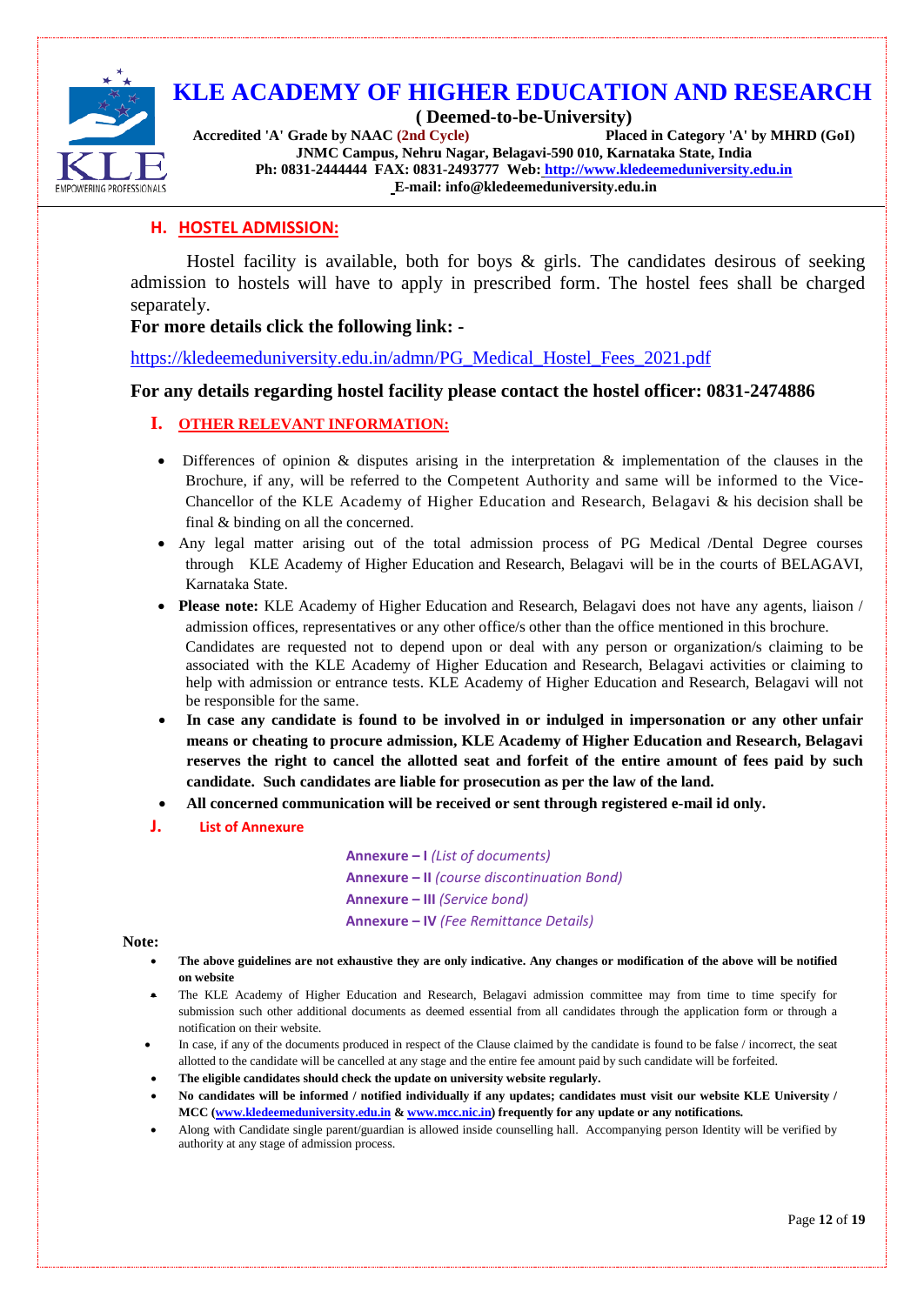# **ANNEXURE – I**

| SI.<br>N <sub>0</sub> | At time of physical reporting arrange the following documents in the given sequence only                                                                                                                                                                                                                                                                                                                                                                                                                                                                                                                                                                                                                                                                                                                                                                                                                                                                                                               |  |  |
|-----------------------|--------------------------------------------------------------------------------------------------------------------------------------------------------------------------------------------------------------------------------------------------------------------------------------------------------------------------------------------------------------------------------------------------------------------------------------------------------------------------------------------------------------------------------------------------------------------------------------------------------------------------------------------------------------------------------------------------------------------------------------------------------------------------------------------------------------------------------------------------------------------------------------------------------------------------------------------------------------------------------------------------------|--|--|
|                       | <b>For GENERAL and NRI</b>                                                                                                                                                                                                                                                                                                                                                                                                                                                                                                                                                                                                                                                                                                                                                                                                                                                                                                                                                                             |  |  |
| $\mathbf{1}$          | Duly signed application form / Registration copy of information.<br>(Kindly click the link and provide the online information)                                                                                                                                                                                                                                                                                                                                                                                                                                                                                                                                                                                                                                                                                                                                                                                                                                                                         |  |  |
|                       | <b>Medical (MD/MS/DOMS)</b><br>https://jnmc.contineo.in/admission/                                                                                                                                                                                                                                                                                                                                                                                                                                                                                                                                                                                                                                                                                                                                                                                                                                                                                                                                     |  |  |
| $\overline{c}$        | Provisional Allotment Letter issued by MCC                                                                                                                                                                                                                                                                                                                                                                                                                                                                                                                                                                                                                                                                                                                                                                                                                                                                                                                                                             |  |  |
| 3                     | Admit Card issued by NBE                                                                                                                                                                                                                                                                                                                                                                                                                                                                                                                                                                                                                                                                                                                                                                                                                                                                                                                                                                               |  |  |
| $\overline{4}$        | Result/Rank Letter issued by NBE                                                                                                                                                                                                                                                                                                                                                                                                                                                                                                                                                                                                                                                                                                                                                                                                                                                                                                                                                                       |  |  |
| 5                     | 10 <sup>th</sup> / SSLC Standard / Equivalent Marks Card (For date of birth).                                                                                                                                                                                                                                                                                                                                                                                                                                                                                                                                                                                                                                                                                                                                                                                                                                                                                                                          |  |  |
| 6                     | 12 <sup>th</sup> /PUC standard Marks Card of the Candidate                                                                                                                                                                                                                                                                                                                                                                                                                                                                                                                                                                                                                                                                                                                                                                                                                                                                                                                                             |  |  |
| 7                     | MBBS marks card issued by Universities of all phases/years.                                                                                                                                                                                                                                                                                                                                                                                                                                                                                                                                                                                                                                                                                                                                                                                                                                                                                                                                            |  |  |
| 8                     | Degree Certificate / Provisional Certificate                                                                                                                                                                                                                                                                                                                                                                                                                                                                                                                                                                                                                                                                                                                                                                                                                                                                                                                                                           |  |  |
| 9                     | <b>Internship Completion Certificate.</b>                                                                                                                                                                                                                                                                                                                                                                                                                                                                                                                                                                                                                                                                                                                                                                                                                                                                                                                                                              |  |  |
| 10                    | Permanent State / Central Medical / Dental Council Registration Certificate                                                                                                                                                                                                                                                                                                                                                                                                                                                                                                                                                                                                                                                                                                                                                                                                                                                                                                                            |  |  |
| 11                    | Migration Certificate from the Concerned University (need to be submitted before 25 <sup>th</sup> March 2022)                                                                                                                                                                                                                                                                                                                                                                                                                                                                                                                                                                                                                                                                                                                                                                                                                                                                                          |  |  |
| 12                    | Photo Copy of PAN CARD (Candidate & (Parent / Fee remitters Pan card copy)                                                                                                                                                                                                                                                                                                                                                                                                                                                                                                                                                                                                                                                                                                                                                                                                                                                                                                                             |  |  |
| 13                    | Photo Copy of Aadhaar Card (Candidate & Parent)                                                                                                                                                                                                                                                                                                                                                                                                                                                                                                                                                                                                                                                                                                                                                                                                                                                                                                                                                        |  |  |
| 14                    | Annexure - II [Course discontinuation bond]                                                                                                                                                                                                                                                                                                                                                                                                                                                                                                                                                                                                                                                                                                                                                                                                                                                                                                                                                            |  |  |
| 15                    | Annexure – III [Service bond]                                                                                                                                                                                                                                                                                                                                                                                                                                                                                                                                                                                                                                                                                                                                                                                                                                                                                                                                                                          |  |  |
| 16                    | Annexure - IV [Fee Remittance details]                                                                                                                                                                                                                                                                                                                                                                                                                                                                                                                                                                                                                                                                                                                                                                                                                                                                                                                                                                 |  |  |
| 16                    | Six recent passport size colored photographs with name and date.                                                                                                                                                                                                                                                                                                                                                                                                                                                                                                                                                                                                                                                                                                                                                                                                                                                                                                                                       |  |  |
| 17                    | Certificate of Domicile/Residential from native state (need to be submitted before 25 <sup>th</sup> March 2022)                                                                                                                                                                                                                                                                                                                                                                                                                                                                                                                                                                                                                                                                                                                                                                                                                                                                                        |  |  |
| 18                    | Caste certificate (OBC/SC/ST) (in English version) (if applicable)                                                                                                                                                                                                                                                                                                                                                                                                                                                                                                                                                                                                                                                                                                                                                                                                                                                                                                                                     |  |  |
| 19                    | EWS Certificate as per the Central Govt. Norms (if applicable)                                                                                                                                                                                                                                                                                                                                                                                                                                                                                                                                                                                                                                                                                                                                                                                                                                                                                                                                         |  |  |
| 20                    | Fee remittance copy/ acknowledgement / Demand Drafts (of Nationalized / Scheduled Bank) for fees                                                                                                                                                                                                                                                                                                                                                                                                                                                                                                                                                                                                                                                                                                                                                                                                                                                                                                       |  |  |
| 21                    | NBE Screening test & NMC registration certificate (qualified MBBS other than India)                                                                                                                                                                                                                                                                                                                                                                                                                                                                                                                                                                                                                                                                                                                                                                                                                                                                                                                    |  |  |
| 22                    | Anti-ragging undertaking by students and parents/guardians.                                                                                                                                                                                                                                                                                                                                                                                                                                                                                                                                                                                                                                                                                                                                                                                                                                                                                                                                            |  |  |
|                       | (This has to be submitted online on or before commencement of course). www.antiragging.in                                                                                                                                                                                                                                                                                                                                                                                                                                                                                                                                                                                                                                                                                                                                                                                                                                                                                                              |  |  |
| 23                    | <b>Mandatory Documents submission by NRI/Foreign Candidates:</b>                                                                                                                                                                                                                                                                                                                                                                                                                                                                                                                                                                                                                                                                                                                                                                                                                                                                                                                                       |  |  |
|                       | NRI / NRI ward/ OCI / PIO / Foreign Nationals Candidates:<br>h) Candidate's parents resident certificate issued by the Embassy of that country complying<br>with the Income Tax Rules / any other certificates to establish evidence that they are<br>resident of that country / affidavit on Rs.100/- e-stamp paper to that effect.<br>Candidate's passport / VISA / Resident VISA.<br>$\left( \frac{1}{2} \right)$<br>Citizenship of the candidate.<br>j)<br>k) Income Tax Documents required as per the Income Tax Act 1961.<br>If NRI Ward - with Ward Certificate.<br>$\left  \right\rangle$<br>m) If candidate is foreign medical graduate must submit screening test certificate.<br>n) Candidate's Study certificate for having studied outside India where applicable for the<br>qualifying examination. Note: For the purpose of verification e-document may be<br>considered with regard to NRI ward certificate subject to submitting the original at the<br>time of taking the admission. |  |  |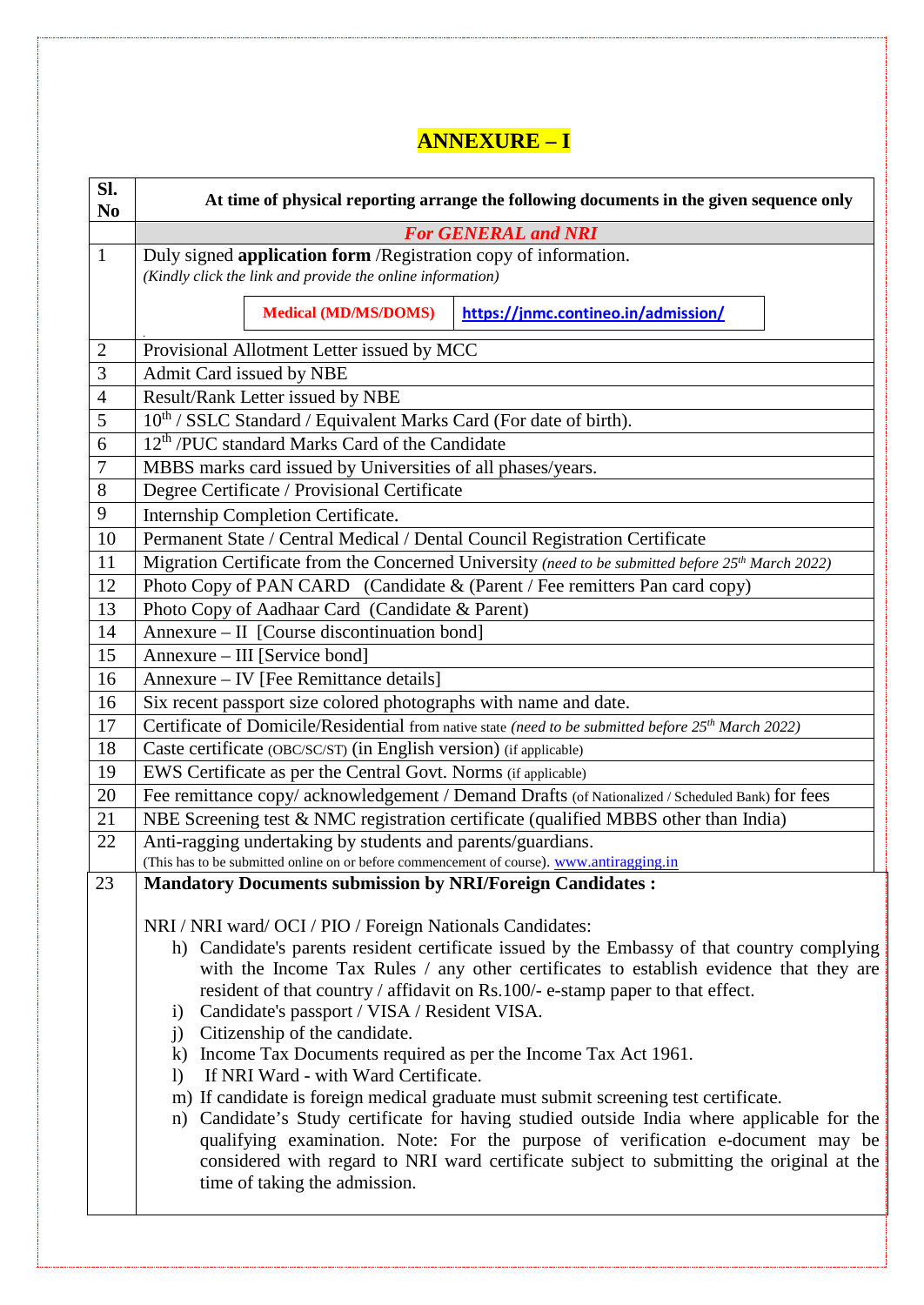

# **KLE ACADEMY OF HIGHER EDUCATION AND RESEARCH**

**( Deemed-to-be-University)** Accredited 'A' Grade by NAAC<sup>(2nd Cycle)</sup> **JNMC Campus, Nehru Nagar, Belagavi-590 010, Karnataka State, India Ph: 0831-2444444 FAX: 0831-2493777 Web: [http://www.kledeemeduniversity.edu.in](http://www.kledeemeduniversity.edu.in/) E-mail: info@kledeemeduniversity.edu.in**

| <b>For Foreign Nationals:</b>                                                                                                                                                                                                                         |  |  |  |
|-------------------------------------------------------------------------------------------------------------------------------------------------------------------------------------------------------------------------------------------------------|--|--|--|
| d. Foreign national's qualification registration certificate by the corresponding Medical<br>Council or concerned authority in his / her own country from where he / she has obtained<br>his / her basic medical graduate qualification.              |  |  |  |
| e. Obtain Temporary registration certificate from MCI/DCI within one month of securing<br>admission.                                                                                                                                                  |  |  |  |
| Indian/OCI citizen who have obtained their Medical Qualification outside India must<br>f.<br>submit original Screening test pass certificate & MCI registration certificate.                                                                          |  |  |  |
| <b>Mandatory Other documents as prescribed in MCC website:</b><br>1. Affidavit of the person who is NRI and the sponsorer.                                                                                                                            |  |  |  |
| 2. Documents claiming that the sponsorer is an NRI (Passport, Visa of the sponsorer)                                                                                                                                                                  |  |  |  |
| 3. Relationship of NRI with the candidate as per the court orders of The Hon'ble Supreme<br>Court of India in case W.P.(c) No. 689/2017-Consortium of Deemed Universities in<br>Karnataka (CODEUNIK) & Ans. Vs Union of India & Ors. dated 22-08-2017 |  |  |  |
| 4. Affidavit from the sponsorer that he/she will sponsor the entire course fee of the candidate<br>duly notarized.                                                                                                                                    |  |  |  |
| 5. Embassy Certificate of the Sponsorer. (Certificate from consulate)                                                                                                                                                                                 |  |  |  |
| 6. Passport copy of the Candidate<br>Note: Candidates without original certificates/documents shall not be given admission in allotted Medical/Dental                                                                                                 |  |  |  |

*Note: Candidates without original certificates/documents shall not be given admission in allotted Medical/Dental College. Candidates who have deposited their original documents with any other Institute/College/University and come for admission with a certificate stating that "their original certificates are deposited with the Institute/College/ University" shall not be given admission in allotted Medical/Dental College.*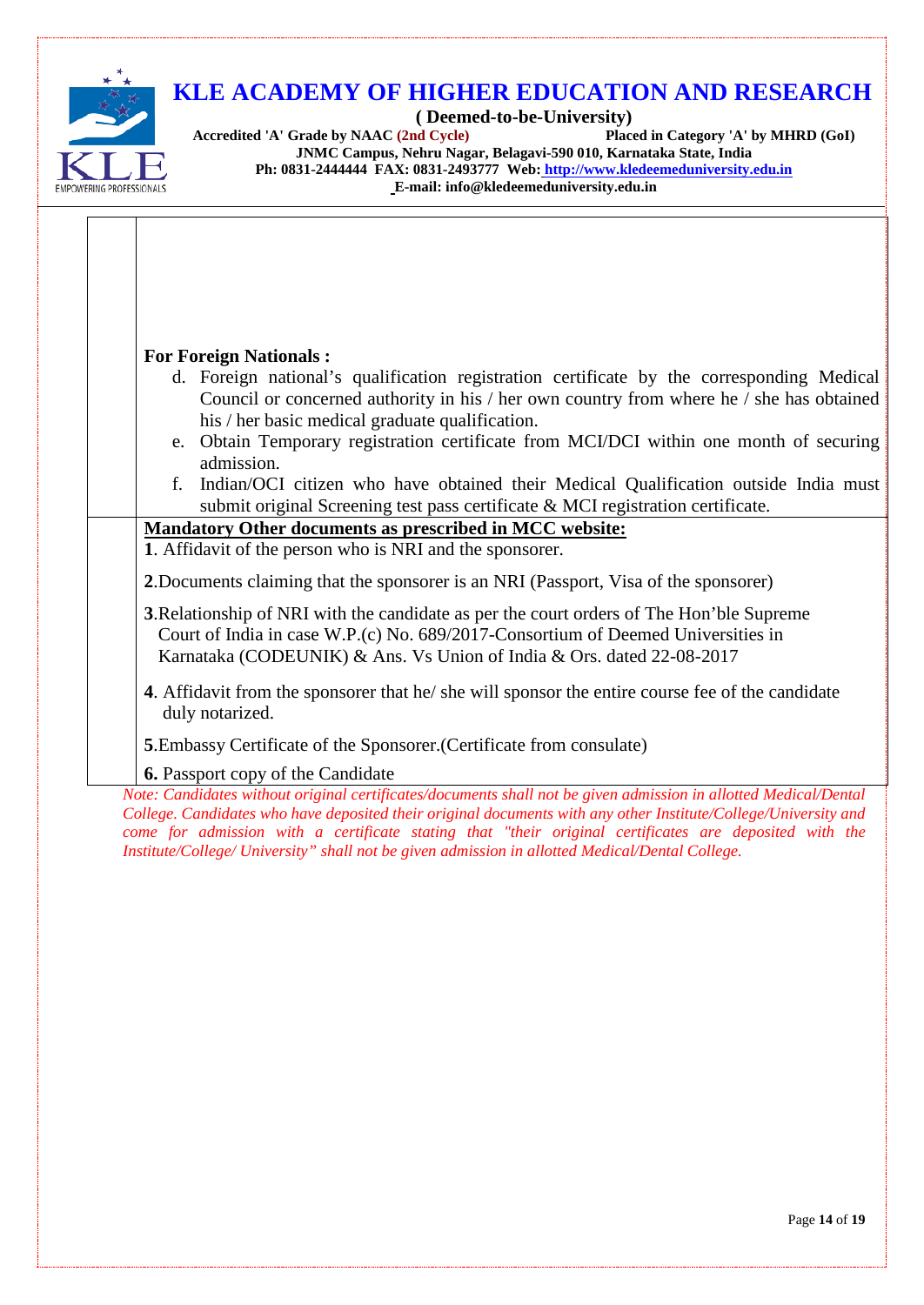

**( Deemed-to-be-University) Accredited 'A' Grade by NAAC (2nd Cycle) JNMC Campus, Nehru Nagar, Belagavi-590 010, Karnataka State, India Ph: 0831-2444444 FAX: 0831-2493777 Web: [http://www.kledeemeduniversity.edu.in](http://www.kledeemeduniversity.edu.in/) E-mail: info@kledeemeduniversity.edu.in**

#### **ANNEXURE – II**

#### **MEDICAL (MD/MS/PG DIPLOMA) course [DISCONTINUATION BOND FORMAT]**

#### **UNDERTAKING for General / NRI**

I, Mr/Ms…………………………………………….. (Name of the Candidate), aged about……years, S/D/o………………………….. (Name of the Parents resident of ………………………………… (Permanent/present address of Parent) do hereby swear an oath as follows:

I, have been selected to the 1st year **Medical (MD/MS/PG DIPLOMA)** course at **Jawaharlal Nehru Medical College, Belagavi**, a constituent college of **KLE Academy of Higher Education & Research**, Deemed-to-be University under Section 3 of the UGC Act 1956 through the Common Counseling conducted by the Directorate General of Health Services (DGHS), Government of India, New-Delhi through NEET PG Rank No……………………...

In consideration of admission to **1st year Medical (MD/MS/PG DIPLOMA)** course, I shall complete the **(MD/MS/PG DIPLOMA)** course and accordingly undertake to pay all the tuition and other fees as per University Norms.

In the event of my discontinuation of **(MD/MS/PG DIPLOMA)** course due to any reason, I along with my parent /guardian hereby undertake to pay balance tuition and other fees University, Belgaum payable for the entire course without any demur.

I have executed this affidavit in sound mind, out of free will without any force or coercion to either sign or execute this Affidavit.

#### **Signature of the Candidate Signature of the Parent/Guardian**

#### **VERIFICATION**

This is to verify that the contents of this affidavit are true to the best of my knowledge, information and belief. Verified at ……………………on this the day of …………... 2022.

#### **Identified by me**

**Advocate No. of corrections.**

Note: - for e-stamp / Bond paper of Rs.200/- to be Notarized. (any state) FIRST PARTY: - Candidates Name SECOND PARTY: - Registrar, KAHER, Belagavi

*(In case non availability of Rs. 200/- bond, than Rs.100/- 2 bonds can be taken)*

#### **DEPONENT**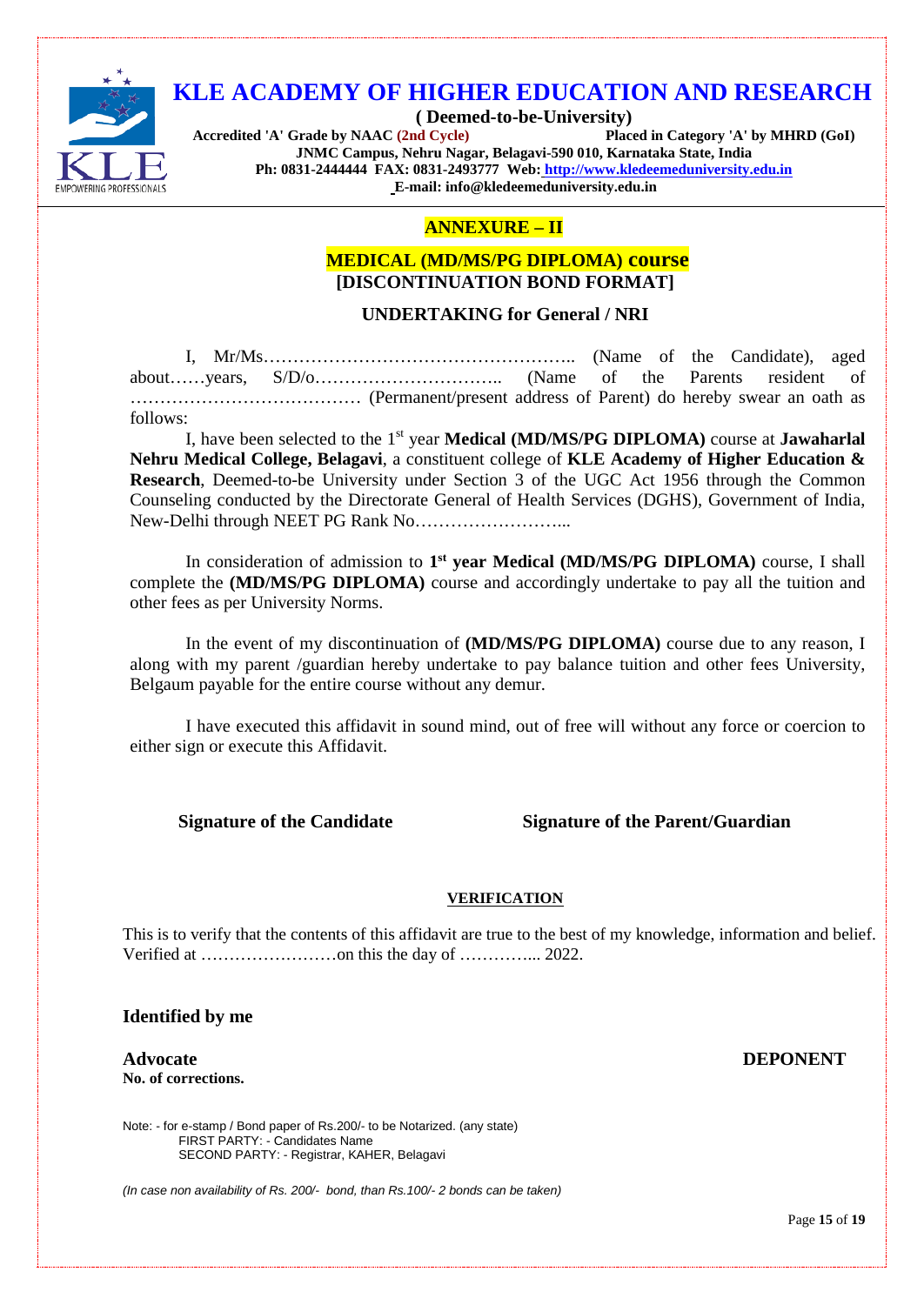

**( Deemed-to-be-University) Accredited 'A' Grade by NAAC (2nd Cycle) Placed in Category 'A' by MHRD (GoI) JNMC Campus, Nehru Nagar, Belagavi-590 010, Karnataka State, India Ph: 0831-2444444 FAX: 0831-2493777 Web: [http://www.kledeemeduniversity.edu.in](http://www.kledeemeduniversity.edu.in/) E-mail: info@kledeemeduniversity.edu.in**

#### **ANNEXURE – III**

## **UNDERTAKING**

**Herein,** I Dr.  $\qquad \qquad$  Age: Years, Resident of  $\qquad \qquad$  do hereby undertake as follows:

I have qualified through the **NEET–Post Graduate-2021** for admission to MD/MS course in \_\_\_\_\_\_\_\_\_ at the **J.N. Medical College, Belagavi**. The course duration is of three years.

I hereby undertake that I shall serve as Senior Resident at the Teaching hospital of Jawaharlal Nehru Medical College or other Health Institutes of KLE Academy of Higher Education and Research for a period of one year after completion of my course. I shall join service immediately on completion of my course and serve for a minimum period of one year. The Postings shall be at the discretion of the institution, depending on the vacancies. **The undertaking will be implied only in the presence of vacancies**.

I further undertake that I shall submit my original certificates and testimonials such as marks sheet, passing certificate, NEET qualifying certificate / Degree Certificate, etc. The said documents shall be under the custody of the college authorities till the termination of this service.

In case I fail to serve for a period of one year, I undertake to pay a sum of Rs. 10 Lakhs (Rupees Ten Lakhs Only) as damages for breach of assurance.

Name & Address of the Candidate Signature

Email Id of the candidate :

Witness Name : \_\_\_\_\_\_\_\_\_\_\_\_\_\_\_\_\_\_\_\_\_\_ Signature

Place: Date

Note: - for e-stamp / Bond paper of Rs.200/- to be Notarized. (any state) FIRST PARTY: - Candidates Name SECOND PARTY: - Registrar, KAHER, Belagavi

*(In case non availability of Rs. 200/- bond, than Rs.100/- 2 bonds can be taken)*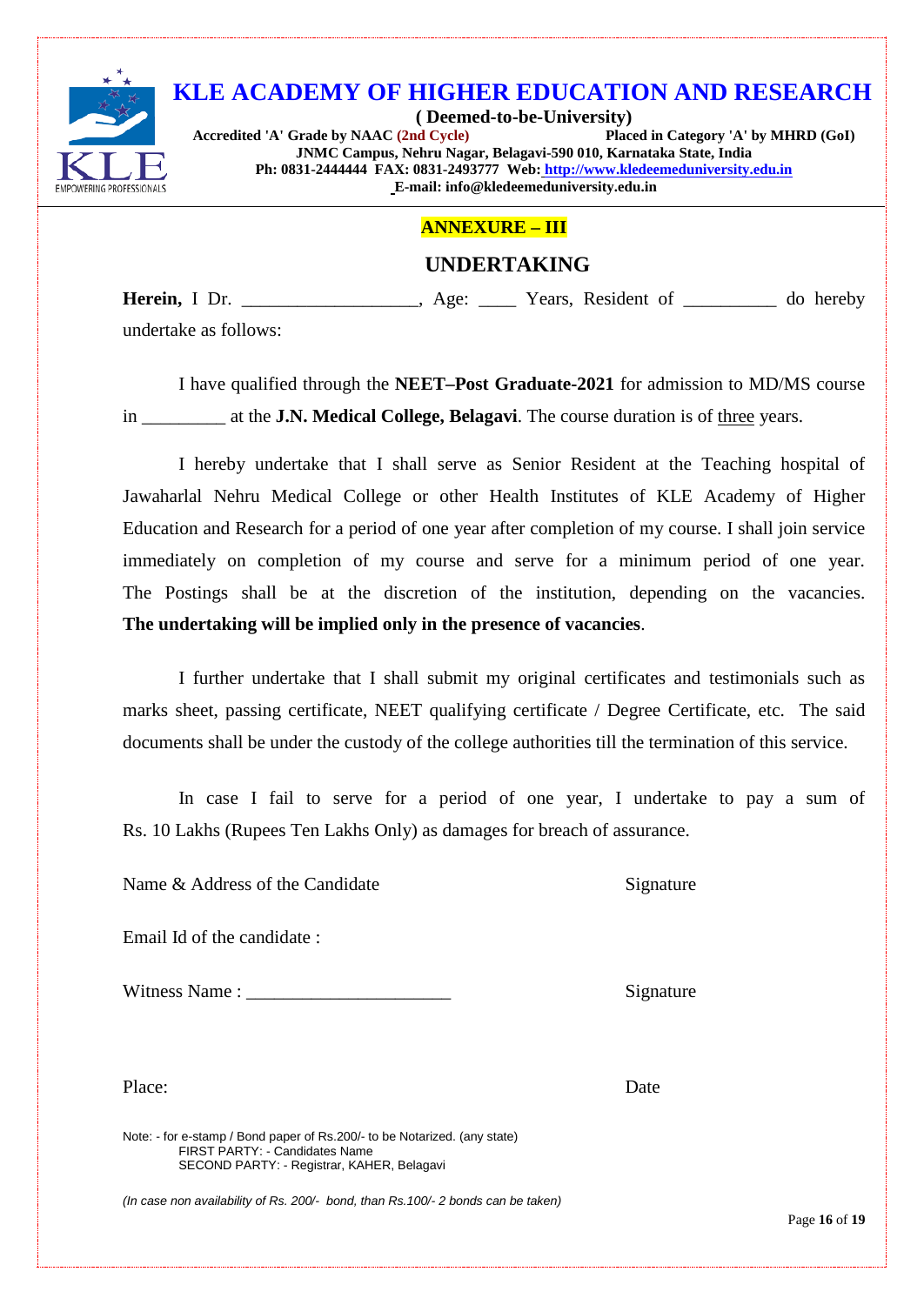

**( Deemed-to-be-University)** Accredited 'A' Grade by NAAC (2nd Cycle) **JNMC Campus, Nehru Nagar, Belagavi-590 010, Karnataka State, India Ph: 0831-2444444 FAX: 0831-2493777 Web: [http://www.kledeemeduniversity.edu.in](http://www.kledeemeduniversity.edu.in/) E-mail: info@kledeemeduniversity.edu.in**

## **ANNEXURE – IV**

#### **FEE REMITTANCE DETAILS**

| <b>NEET Roll No:</b>               |  |
|------------------------------------|--|
| Name of the Candidate:             |  |
| <b>NEET All India Rank:</b>        |  |
| Seat allotted:                     |  |
| <b>Bank Name:</b>                  |  |
| <b>Remitter Name:</b>              |  |
| Remitter account No:               |  |
| <b>IFSC Code:</b>                  |  |
| Reference Number/UTR No/ DD Number |  |
| Date of Transaction:               |  |
| <b>Remitted Amount:</b>            |  |
| <b>Candidate Contact No</b>        |  |
| Alternate Contact No               |  |
| Email ID                           |  |
| Signature of the candidate         |  |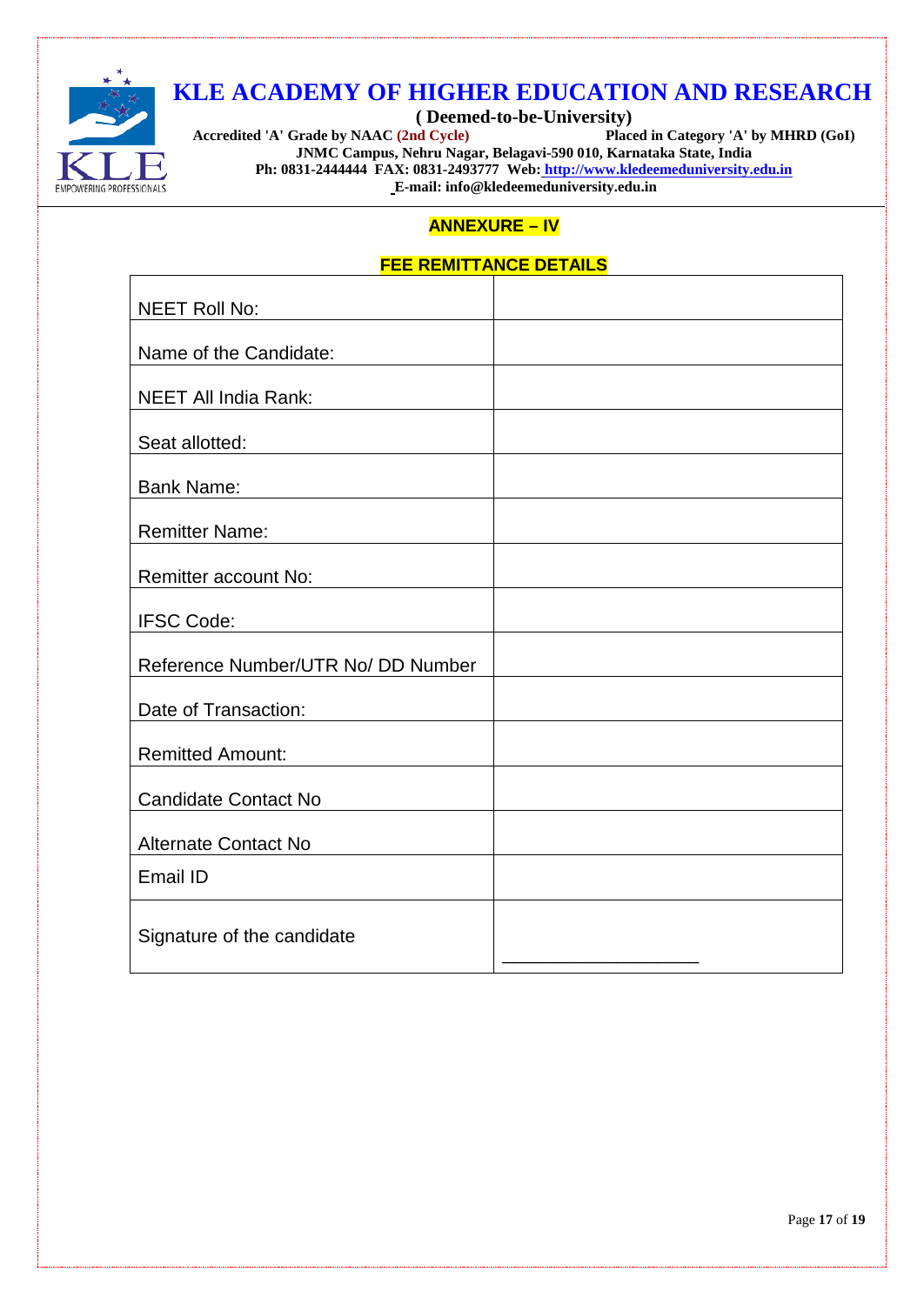

**( Deemed-to-be-University) Accredited 'A' Grade by NAAC (2nd Cycle) JNMC Campus, Nehru Nagar, Belagavi-590 010, Karnataka State, India Ph: 0831-2444444 FAX: 0831-2493777 Web: [http://www.kledeemeduniversity.edu.in](http://www.kledeemeduniversity.edu.in/) E-mail: info@kledeemeduniversity.edu.in**

*All the Candidates and Parents are requested to be conversant with the counselling steps / process as detailed below*

| <b>STEPS</b>                                                     | <b>Verification</b>                                                                                                                                                                                    | <b>Remarks / Documents to be submitted</b>                                                                                                                                                       |  |  |
|------------------------------------------------------------------|--------------------------------------------------------------------------------------------------------------------------------------------------------------------------------------------------------|--------------------------------------------------------------------------------------------------------------------------------------------------------------------------------------------------|--|--|
| STEP-01                                                          | <b>Proof of COVID Vaccination</b>                                                                                                                                                                      | Vaccinated Certificate (1 <sup>st</sup> and 2 <sup>nd</sup> Dose)                                                                                                                                |  |  |
| STEP-02                                                          | <b>Issue of Token</b>                                                                                                                                                                                  | Will be issued on the respective reporting<br>day.                                                                                                                                               |  |  |
| STEP-03                                                          | Remittance of the fee<br>[ANNEXURE - IV]                                                                                                                                                               | Please ensure remittance of the prescribed<br>fee through NEFT/RTGS two days prior to<br>physically reporting.                                                                                   |  |  |
|                                                                  | Note: After confirmation of fee remittance the verification and allotment<br>process will start. hence candidates are requested to remit the fees well in<br>advance before reporting to the admission |                                                                                                                                                                                                  |  |  |
| Step-04                                                          | <b>Documents verification</b>                                                                                                                                                                          | Please ensure that the required documents<br>(both original and photocopy) are submitted<br>chronological order as per<br>the<br>in<br>Annexure-1.                                               |  |  |
| Step-05                                                          | Data verification in the Admission<br>portal                                                                                                                                                           | <b>Medical (MD/MS/DOMS):</b><br>https://jnmc.contineo.in/admission/<br>NOTE<br>UPLOAD ALL NECESSARY DOCUMENTS IN ABOVE LINK                                                                      |  |  |
| Step-05                                                          | <b>Eligibility Process</b>                                                                                                                                                                             | Verification of documents as per eligibility                                                                                                                                                     |  |  |
| Step-06                                                          | <b>Submission of Documents</b>                                                                                                                                                                         | <b>Document Acknowledgement Slip</b>                                                                                                                                                             |  |  |
| Step-07                                                          | <b>Admission letter generation</b>                                                                                                                                                                     | Admission letter will be generated in MCC<br>portal with Willingness details/Upgradation.                                                                                                        |  |  |
| Step-08                                                          | <b>Fees paid</b>                                                                                                                                                                                       | <b>Collection of fees receipt</b>                                                                                                                                                                |  |  |
| Step-09                                                          | <b>Hostel</b>                                                                                                                                                                                          | <b>Hostel Admission</b><br>(Hostel is not compulsory for all the students<br>however student intend to opt, can pay fee<br>at the time of reporting later at the time of<br>joining the course). |  |  |
| (The entire admission/reporting process will take 4 to 5 hours.) |                                                                                                                                                                                                        |                                                                                                                                                                                                  |  |  |